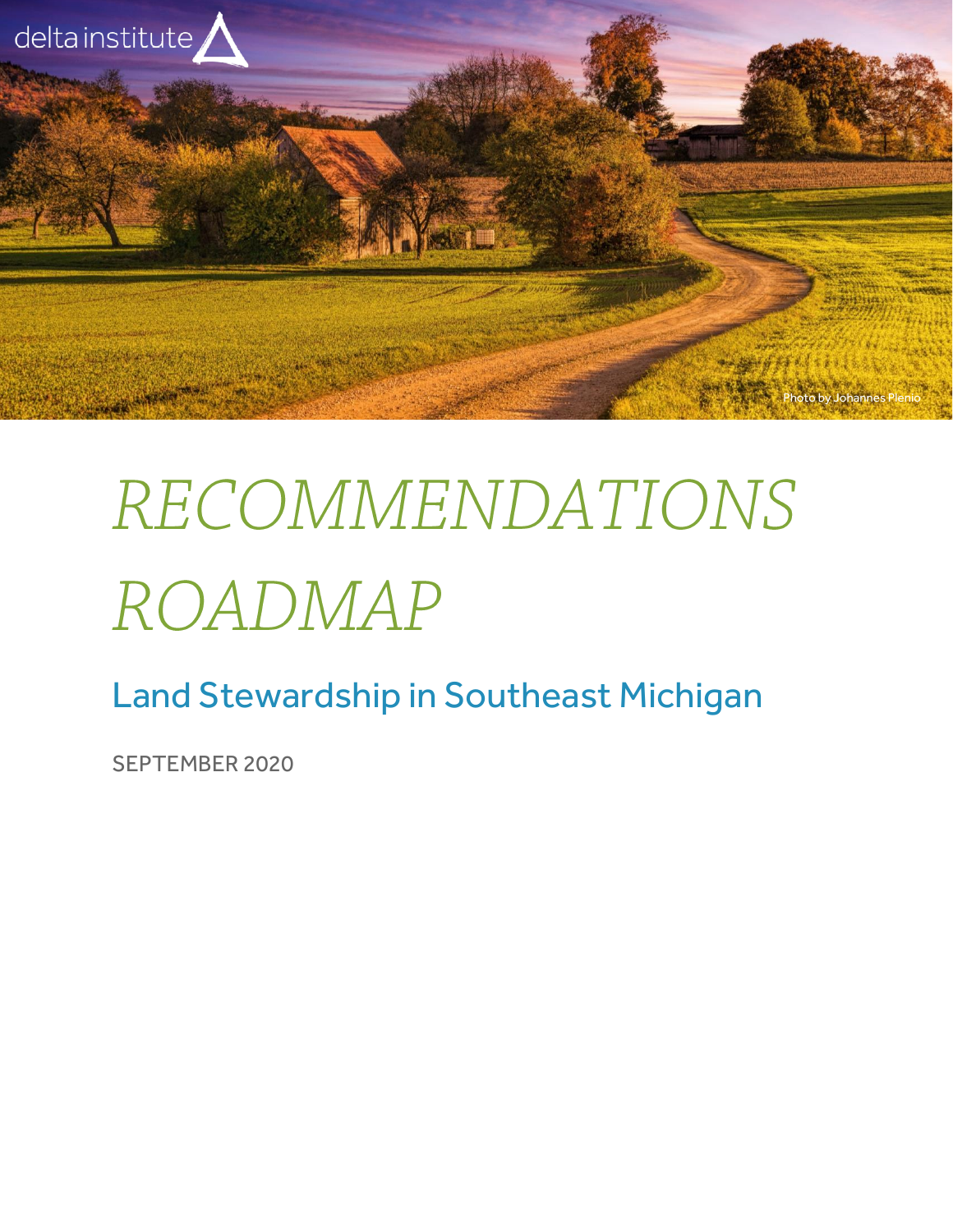# <span id="page-1-0"></span>**Table of Contents**

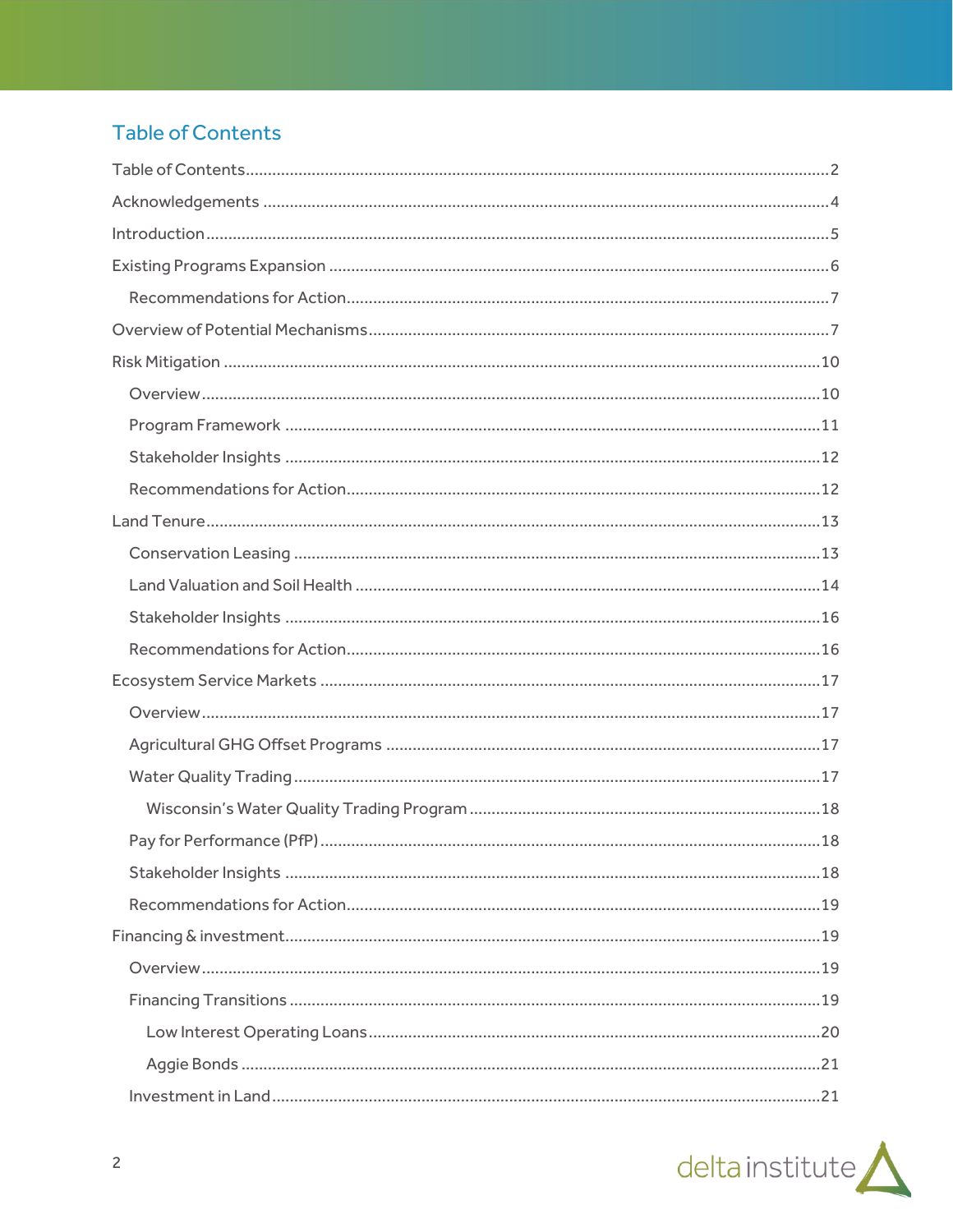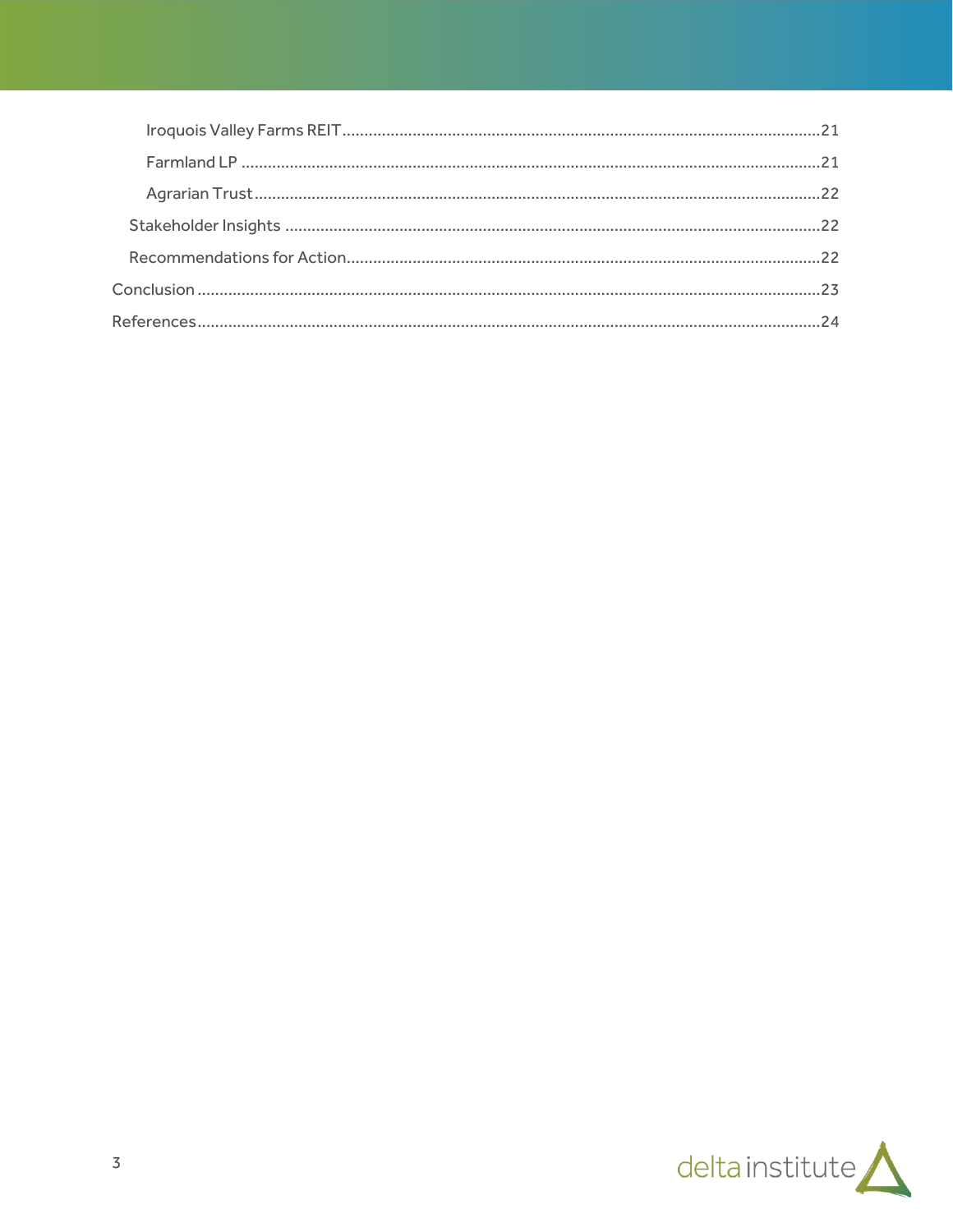# <span id="page-3-0"></span>Acknowledgements

We acknowledge the collaboration and contributions from our partners in developing and reviewing this guide:

Jeremiah Asher - Michigan State University, Institute for Water Research Airin Beechler - Lenawee County Conservation District (MAEAP) Tricia Blicharski - Friends of the Detroit River Alyssa Blonde - Hillsdale County Conservation District Mary Bohling - Friends of the Detroit River Brooke Bollwahn - Lenawee County Conservation District Erez Brandvain - Washtenaw County Conservation District Elaine Brown - Michigan Association of Conservation Districts Bob Burns - Friends of the Detroit River Megan DeLeeuw - Washtenaw County Conservation District Matthew Gammans – Michigan State University Ken Gibbons - Great Lakes Sediment & Nutrient Reduction Program Katie Goplerud-Smith - River Raisin Watershed Council Sam Lovall - Friends of the Detroit River Steve May - River Raisin Watershed Council Gerry Miller - Michigan Association of Conservation Districts Taylor Myatt - Monroe County Conservation District (MAEAP) Keeley Pape - Lenawee County Conservation District (MAEAP) Lori Phalen - Michigan Association of Conservation Districts Marilyn Thelen - Michigan State University, Extensions Kim Wieber – Michigan National Resources Conservation Service (NRCS) Nicole Zacharda - Great Lakes Sediment & Nutrient Reduction Program Tom Zimnicki - Michigan Environmental Council

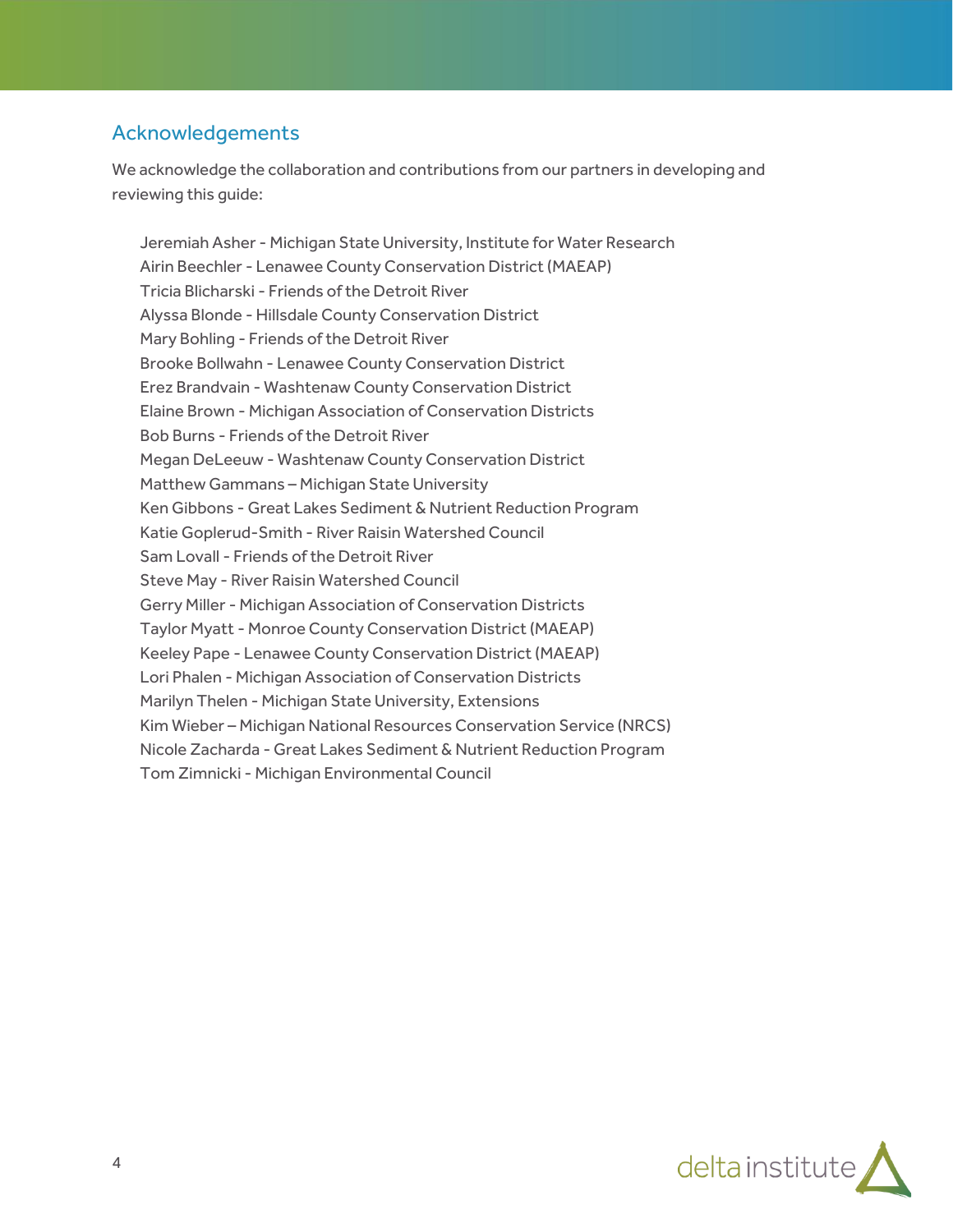## <span id="page-4-0"></span>Introduction

With support from the Fred A. and Barbara M. Erb Family Foundation, Delta Institute has completed an assessment of potential mechanisms to increase adoption of conservation practices in Southeast Michigan that increase the sustainability of agricultural operations and improve water quality. Specifically, the project team investigated the applicability and feasibility of the mechanisms described below for implementation in Hillsdale, Lenawee, Monroe, and Washtenaw counties. Additionally, the assessment highlights successful case studies of similarly structured programs in Midwest states and describes their basic programmatic frameworks to illustrate how the various mechanisms might be implemented in Southeast Michigan. The findings of Delta Institute's assessment are presented in this document.

The assessment detailed in this document was informed by Delta Institute's previous evaluation of the current conditions exhibited in the target counties which summarized data on producer demographics, land use, cropping area, tenure status, conservation practices, and conservation program participation and outcomes. It was also largely informed by structured conversations with 23 local stakeholders including the leaders and staff of conservation districts, watershed councils, interstate commissions, and other conservation groups active in the target counties. These conversations were facilitated by the Delta Institute project team and used both one-on-one and small group discussions to drive thoughtful explorations of the potential mechanisms described herein. These conversations uncovered the local dynamics that impact conservation practices today and those that would impact the future implementation of any approaches featured in this assessment.

Ultimately, this assessment recommends a set of specific actions to implement the various mechanisms described in this document. These recommendations were developed in large part by considering the implications of the current conditions assessment and the insight shared by stakeholders. Delta will consider feasibility and potential impact of the proposed recommendations and focus on developing further a subset of interventions discussed below in the future.

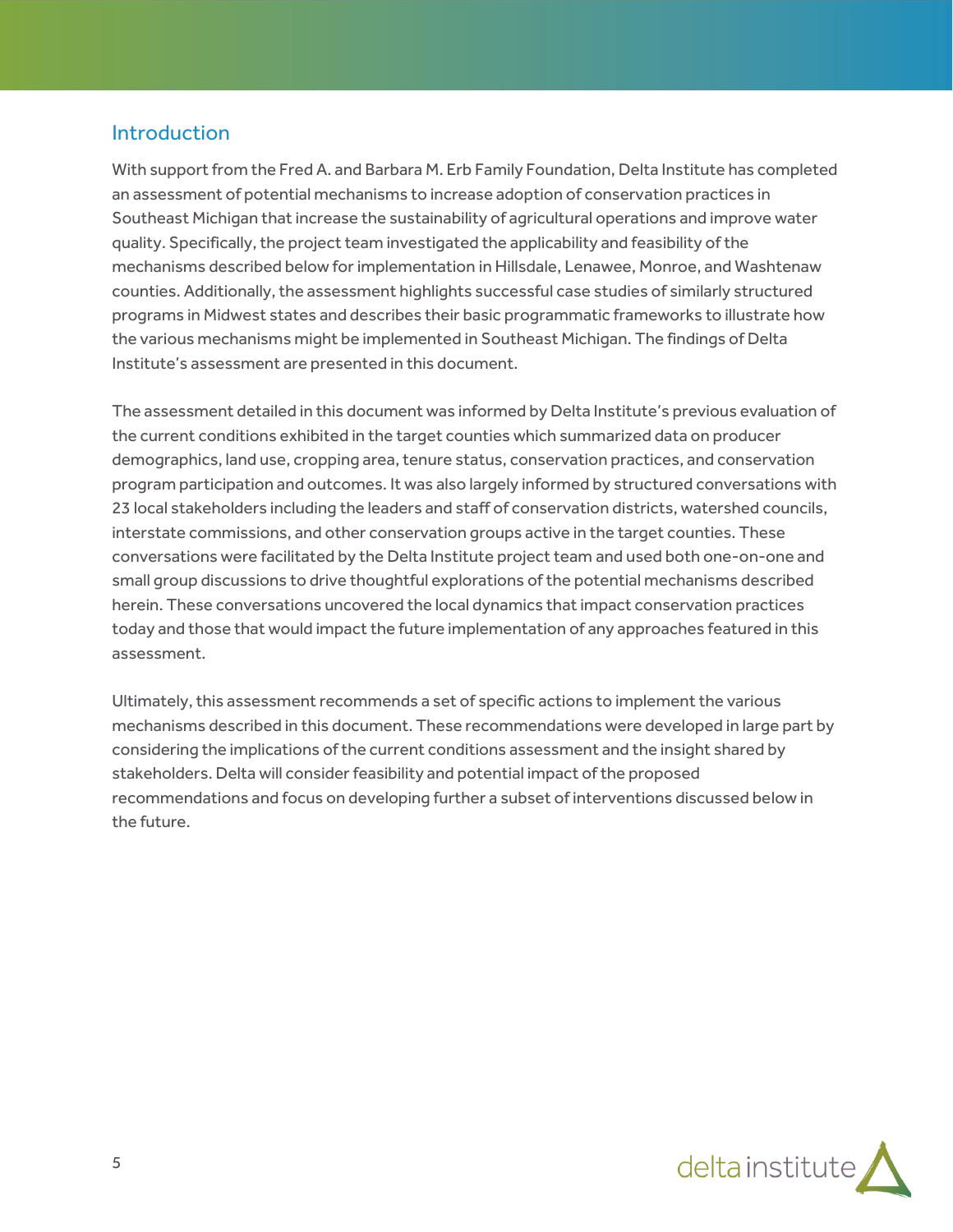# <span id="page-5-0"></span>Existing Programs Expansion

Southeast Michigan has been prioritized for funding through federal conservation programs due to its hydrological connection to the Western Lake Erie Basin and associated water quality issues. This has allowed county conservation districts and local NRCS offices to provide more technical assistance and fund implementation of conservation practices. This has also led to development of numerous research and pilot projects, through funding allocated by the Great Lakes Restoration Initiative. One of the challenges that was voiced by stakeholders is that funding allocation levels remain woefully low and serve only a small fraction of the producers. For example, less than 10% of all producers in the four counties enrolled in the Conservation Reserve Program (CRP). An additional challenge in enrolling more producers in conservation programs is the transient nature of pilot projects that have been prevalent in the area. This results in low uptake and high administrative costs required to continuously spin up program infrastructure. Third, a challenge that was cited (and not unique to Michigan) is the administrative burden for farmers themselves as the application process tends to be difficult to navigate and slow.

The state and local conservation programs should be considered for expansion where federal programs leave a gap. Michigan Agricultural Environmental Assurance Program (MAEAP) is a voluntary program administered by Michigan Department of Agriculture and Rural Development (MDARD) designed to reduce agricultural producers' legal and environmental risks. It aims to teach effective land stewardship practices that comply with state and federal regulations and demonstrates to producers how to identify and prevent agricultural pollution risks on their farms. Based on program annual reports, MAEAP verified acreage falls below 1% of existing acreage. Yet, this is an established state program that many are likely familiar with.

In the spring of 2020, MAEAP achieved a milestone of 5,000 verifications statewide, 121 of which are in Monroe County. Monroe County also exceeded 100 verifications in 2019, which is within the top 20% of Michigan counties. Hillsdale County, where the MAEAP program is also popular, currently has two technicians supporting the program (most counties have only one). Due to existing program infrastructure, there is potential for integrating outreach and delivering new programmatic features into the MAEAP framework. As discussed in latter sections, for example, there are discussions among conservation district and MAEAP staff regarding the need to convey to landowners the long term financial and environmental benefits of practices that MAEAP encourages. Another mechanism where MAEAP can be leveraged is in the land valuation process.

Local programs such as Soil Testing to Reduce Agriculture's Nutrient Delivery (STRAND) in the Western Lake Erie Basin can be leveraged and used as a successful model for developing additional programming. STRAND offers cost-share to incentivize the exploration, and hopefully adoption, of new precision nutrient practices that improve both water quality and a farm's bottom line. The program is supported by an EPA Great Lakes Restoration Initiative (GLRI) grant secured by the MI Dept. of Ag and Rural Development (MDARD) in 2018. The three-year grant is designated for

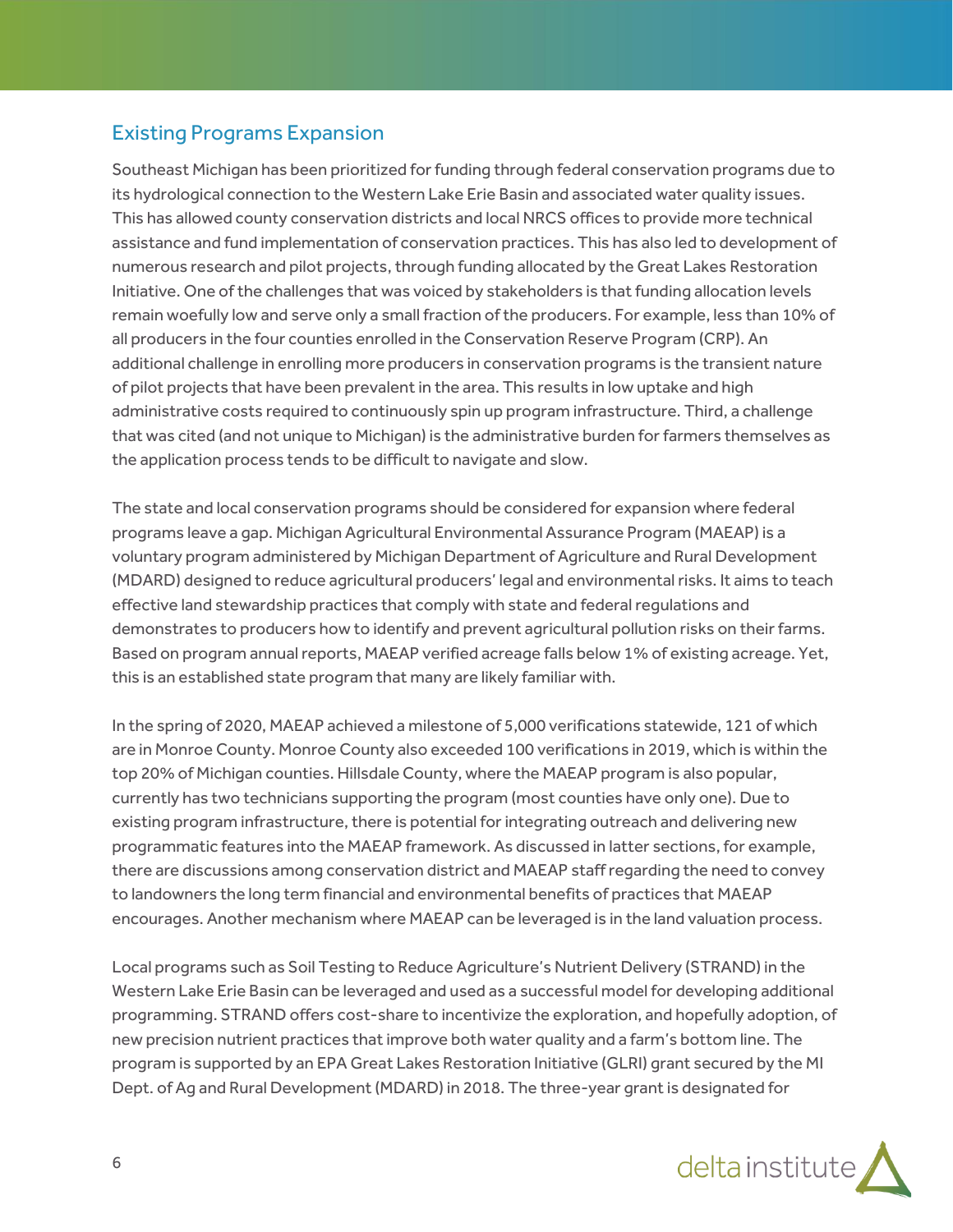nonpoint source nutrient reduction to achieve goals outlined in the Michigan Domestic Action Plan. According to the 2019 Annual Report, 50 farms throughout Monroe, Lenawee, and Washtenaw counties have been awarded financial assistance through STRAND. STRAND focuses on addressing the need for more advanced technological tools to improve management, which was indicated by stakeholders to be a need. Conservation District staff expressed excitement for the STRAND project, and given its timeline, there might be an opportunity to secure additional funding to develop a program based on the project.

#### <span id="page-6-0"></span>Recommendations for Action

- NGOs, conservation districts, and MDARD should conduct an educational campaign for MAEAP program participants and/or landowners about benefits of conservation practices through MAEAP such as provide engaging, clear, concise materials to be shared through the program. Broaden program promotion overall to increase participation.
	- Leverage impact and momentum of farmer-led groups in the River Raisin watershed and elsewhere to share resources and gather input from active farmers.
	- Consider outreach to farmer groups such as beginner farmers, the Amish community, women, and people of color.
- NGOs and MSU should assess whether MAEAP certification provides a measurable signal in the land value market.
- Conservation districts should seek sustainable sources of funding to support the STRAND project beyond the current grant timeline.
	- Continue utilizing modeling software to accurately predict impact and prioritize outreach.
- State and federal agencies should increase funding for programs with a proven record of success and consider recurring payments for farmers to maintain practices annually (as opposed to limiting payments to first-time practices).
	- Leverage national attention and concern for the Western Lake Erie Basin to bring impactful funding levels to Southeast Michigan.

# <span id="page-6-1"></span>Overview of Potential Mechanisms

While there are numerous strategies to expand and enhance existing conservation programs in Southeast Michigan. There are also several market-oriented mechanisms that can be implemented to help to realign the public and private benefits from Michigan agriculture and reduce negative impacts on water quality and other environmental outcomes. Based on research, stakeholder interview, and program review, Delta Institute believes each of the example programs or initiatives described in this section is applicable in Southeast Michigan, though some mechanisms may require more support and infrastructure before implementation (Table 1). Specific programmatic examples are drawn from across risk mitigation, land valuation and leasing, ecosystem service marketplaces, and supporting innovators with alternative financing and investment models. While

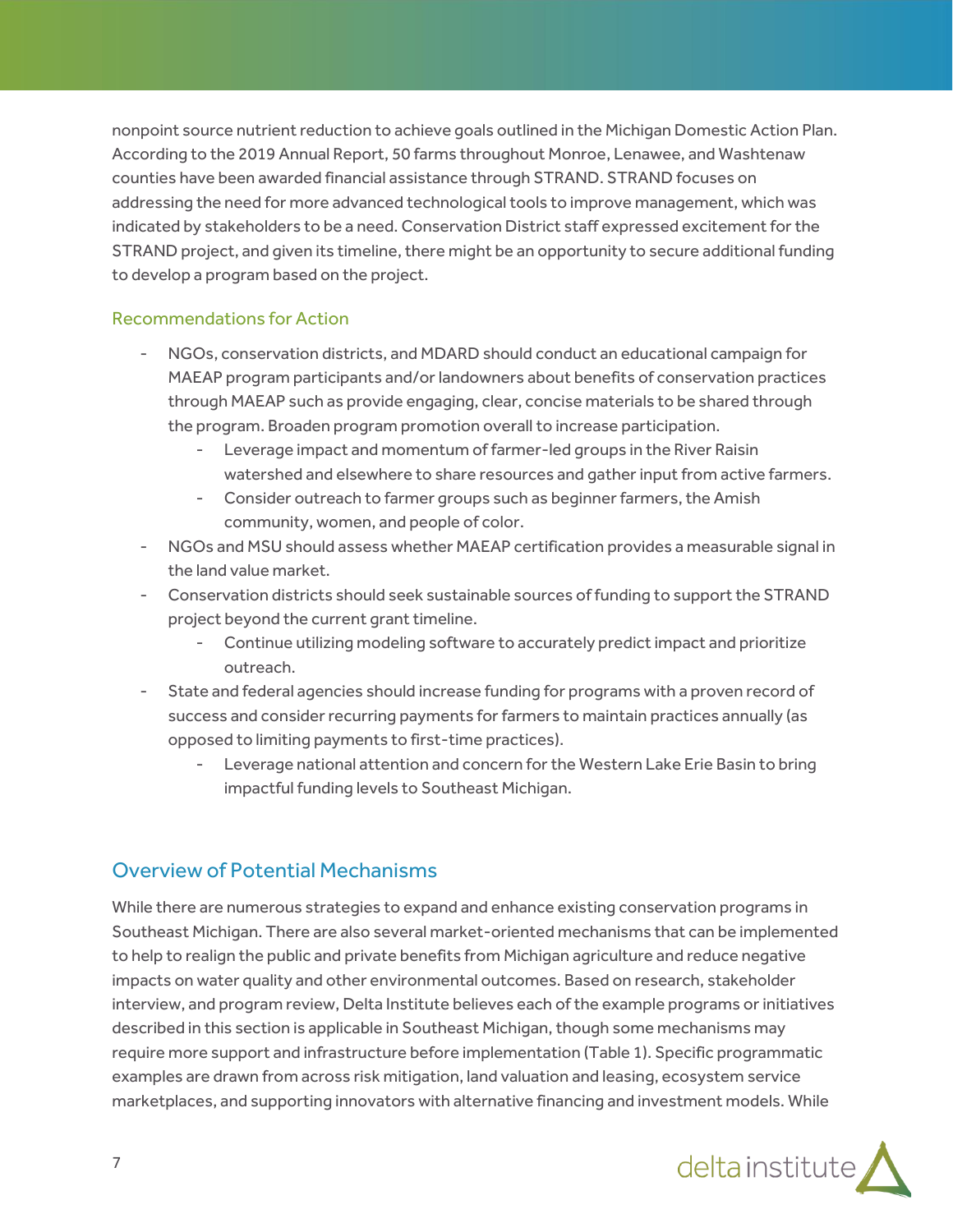each of these interventions could be piloted and scaled independently, there are synergistic opportunities between many of the programs that could be leveraged for greater ecosystem improvements. The programs highlighted below are designed for a range of stakeholders including agricultural professionals, researchers, capital markets, investors, states and municipalities, and producers. There is always an interplay between policy and market drivers in a globally connected marketplace, and the content here is focused on innovative approaches that could have a measurable impact on Michigan nutrient loss.

| <b>Mechanism</b>                                                    | <b>Stakeholders</b>                                                                                         | <b>Scale</b>                                         | <b>Feasibility</b> | <b>Barriers</b>                                                                                                                   | <b>Next steps</b>                                                                                                                    |
|---------------------------------------------------------------------|-------------------------------------------------------------------------------------------------------------|------------------------------------------------------|--------------------|-----------------------------------------------------------------------------------------------------------------------------------|--------------------------------------------------------------------------------------------------------------------------------------|
| <b>Risk</b><br>$mitigation -$<br>insurance<br>premium<br>reductions | Conservation<br>districts.<br>insurance<br>providers,<br>state<br>agencies,<br>federal<br>agencies<br>(RMA) | Field scale to<br>statewide<br>programs/poli<br>cies | Piloting           | Lack of<br>sustainable<br>funding                                                                                                 | Stakeholder<br>engagement,<br>program<br>design,<br>advocacy for<br>funding<br>allocation                                            |
| Land tenure -<br>conservation<br>leasing                            | <b>MSU</b><br>Extension,<br>conservation<br>districts,<br>landowners,<br>producers                          | Field scale to<br>statewide<br>programs/poli<br>cies | Piloting           | Increased<br>complexity,<br>identification<br>of partners                                                                         | Identification<br>and outreach<br>to landowners.<br>deployment of<br>template lease<br>agreements                                    |
| Land tenure -<br>land valuation                                     | Producers,<br>appraisers,<br>lenders, farm<br>managers,<br>researchers                                      | Field scale to<br>statewide<br>programs/poli<br>cies | Conceptual         | Lack of explicit<br>connection<br>between soil<br>health and land<br>value;<br>unanticipated<br>negative<br>outcomes <sup>1</sup> | Research into<br>soil<br>health/land<br>valuation<br>connection<br>and design of<br>pilot<br>framework;<br>stakeholder<br>engagement |

## **Table 1. Summary of mechanisms that could be explored to incentivize transition to regenerative agriculture.**

<sup>&</sup>lt;sup>1</sup> Increased property taxes associated with increased value are an unanticipated negative outcome, which can serve as a disincentive for some practitioners.

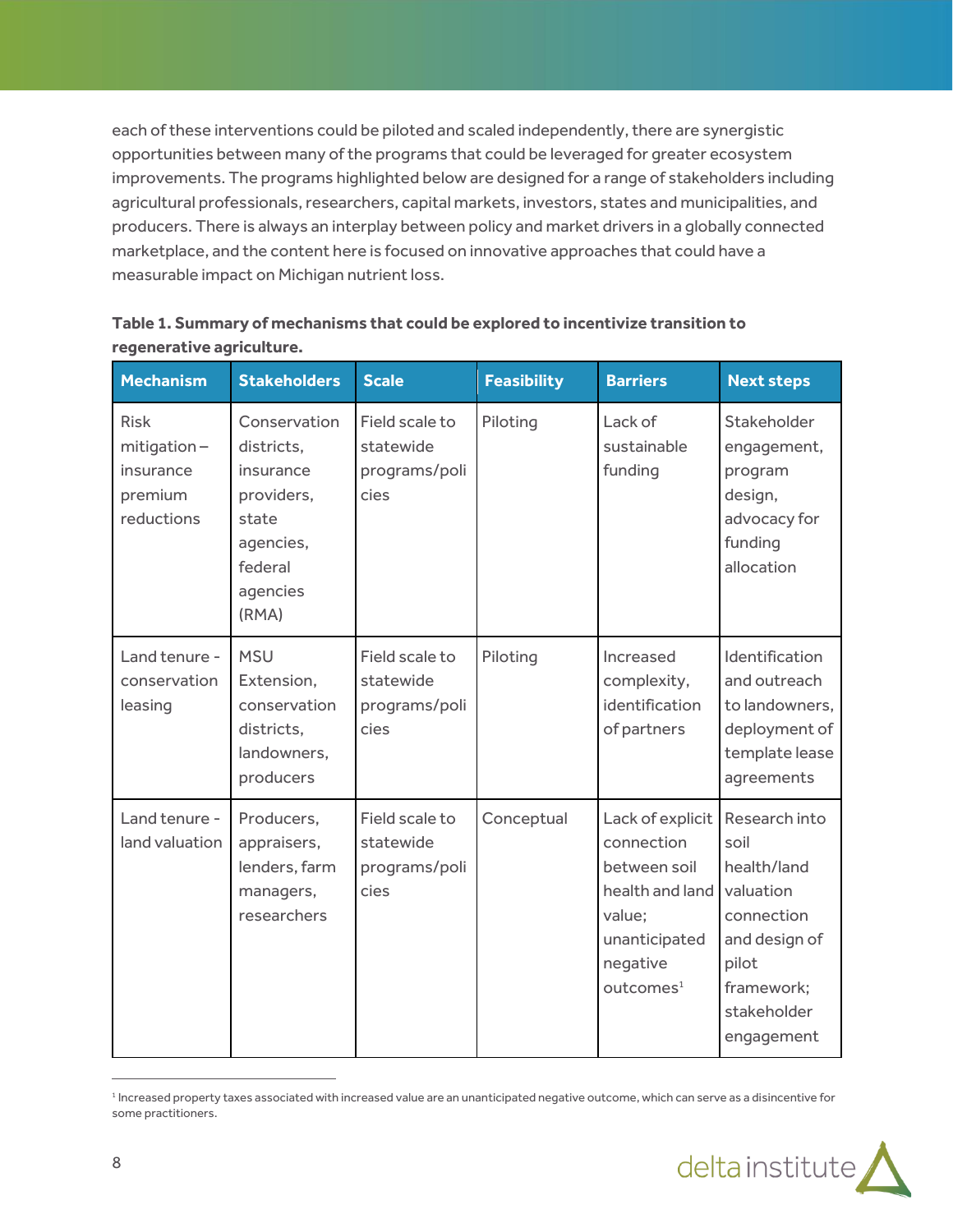| Ecosystem<br>services -<br>credit trading         | Producers,<br>Conservation<br>districts,<br>mandated<br>and/or<br>voluntary<br>markets | Field to<br>watershed<br>scale   | Piloting/imple<br>menting | High<br>administrative<br>burden                                                                                                                                                       | Benchmarking;<br>stakeholder<br>engagement                                                                                                  |
|---------------------------------------------------|----------------------------------------------------------------------------------------|----------------------------------|---------------------------|----------------------------------------------------------------------------------------------------------------------------------------------------------------------------------------|---------------------------------------------------------------------------------------------------------------------------------------------|
| Ecosystem<br>services - pay<br>for<br>performance | Producers,<br>Conservation<br>districts, state<br>agencies,<br>federal<br>agencies     | Field to<br>watershed<br>scale   | <b>Scaling</b>            | High<br>frequency &<br>resolution<br>data needed;<br>Lack of<br>numeric<br>nutrient<br>standards; lack<br>of applicable<br>soil carbon<br>protocols; lack<br>of sustainable<br>funding | Network of<br>real time in-<br>field and<br>stream<br>monitoring<br>stations;<br>Establishment<br>of nutrient<br>water quality<br>standards |
| Financing                                         | Lenders,<br>producers                                                                  | Field to<br>statewide<br>program | Conceptual/pil<br>oting   | Unfamiliarity<br>with approach;<br>lack of existing<br>programs                                                                                                                        | Stakeholder<br>engagement;<br>financial<br>partner<br>identification                                                                        |
| Investment                                        | Investors,<br>producers                                                                | Field                            | Piloting/imple<br>menting | Unfamiliarity<br>with approach; engagement,<br>lack of existing<br>programs                                                                                                            | Stakeholder<br>financial<br>partner<br>identification;<br>establish<br>investment<br>opportunity in<br>region                               |

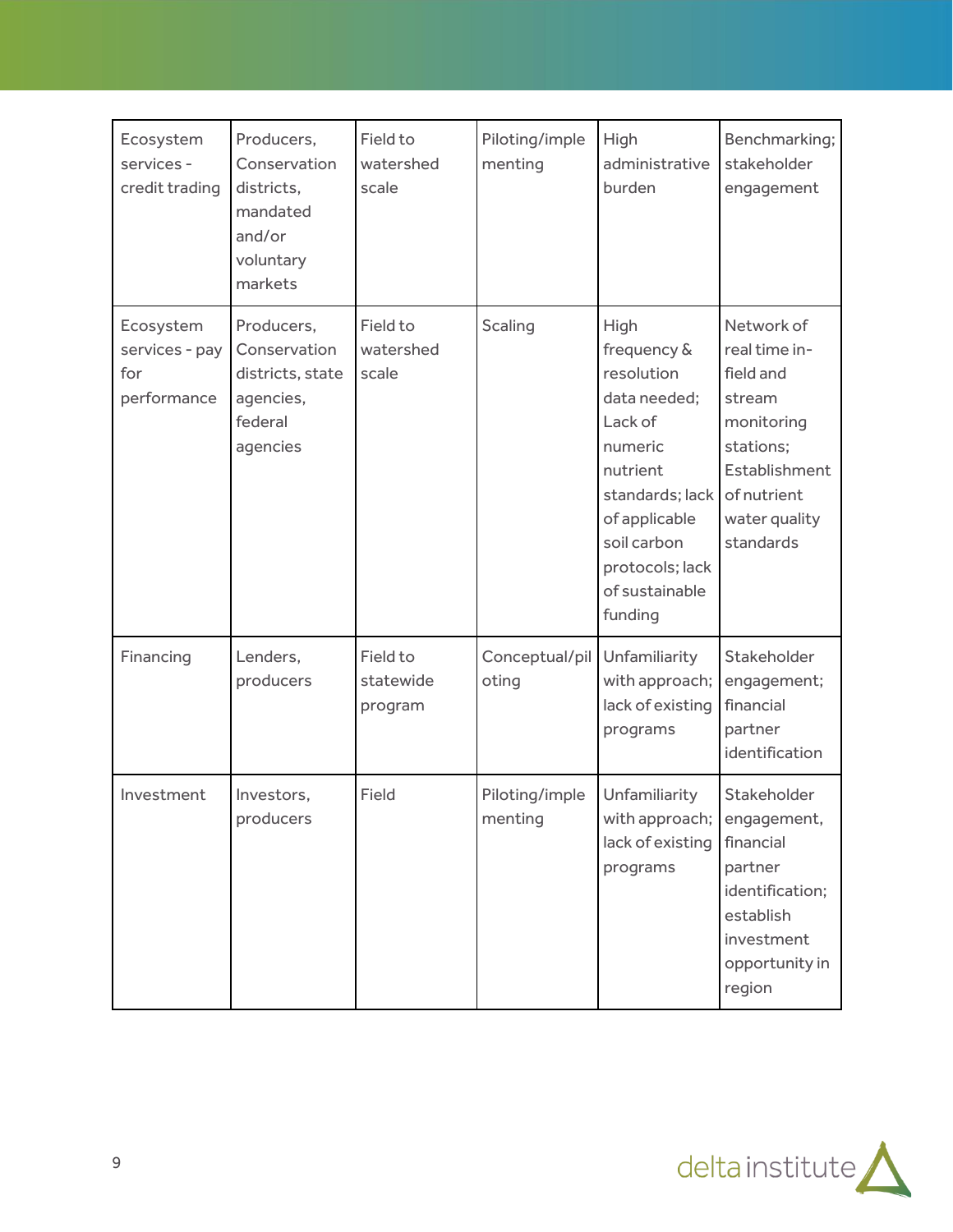# <span id="page-9-0"></span>Risk Mitigation

#### <span id="page-9-1"></span>**Overview**

Crop insurance is an integral part of the farm safety net as it provides protection for farmers when adverse weather impacts crop yields. Planting cover crops as part of regular cropping cycles can mitigate the risk posed by yield variation. When cover crops are integrated into cropping practices, overall soil health and function is improved, and cropland is made more resilient and less susceptible to variation year to year. This effect can translate to fewer insurance claims filed by farmers and incentivizes the planting of cover crops as a conservation practice.

Illinois and Iowa have both established state-wide programs within the past three years that reward farmers with crop insurance premium rebates for planting cover crops each year. While Michigan does not yet have a similar program in place, the Farm Management Department at Michigan State University Extension offers crop insurance programming and can serve as an important source of data and local expertise as this approach is explored for implementation in Michigan.

In the 2017 USDA Census of Agriculture, just 5.7 percent of all cropland in Michigan was reported to be cover cropped. While state-wide cover crop usage is higher than in Illinois and Iowa, it's still a low portion of cropland utilizing the practice (Table 2). In Hillsdale, Lenawee, Monroe, and Washtenaw Counties, 10 percent of agricultural operations were reported as cover cropped. The higher application rate of cover crops in these four counties might be partially explained by heightened awareness and regulatory pressure to reduce the harmful impacts of nonpoint source pollution on local watersheds and the WLEB.

| <b>County</b>    | <b>Cover crops planted (acres)</b> | <b>Cover crops planted (# of</b><br>operations) |
|------------------|------------------------------------|-------------------------------------------------|
| <b>Hillsdale</b> | 13,829                             | 125                                             |
| Lenawee          | 18,596                             | 166                                             |
| Monroe           | 5,750                              | 92                                              |
| Washtenaw        | 4,937                              | 118                                             |

|                      | Table 2. Cover crops planted, acres and operations in selected Michigan counties (USDA Ag |
|----------------------|-------------------------------------------------------------------------------------------|
| <b>Census, 2017)</b> |                                                                                           |

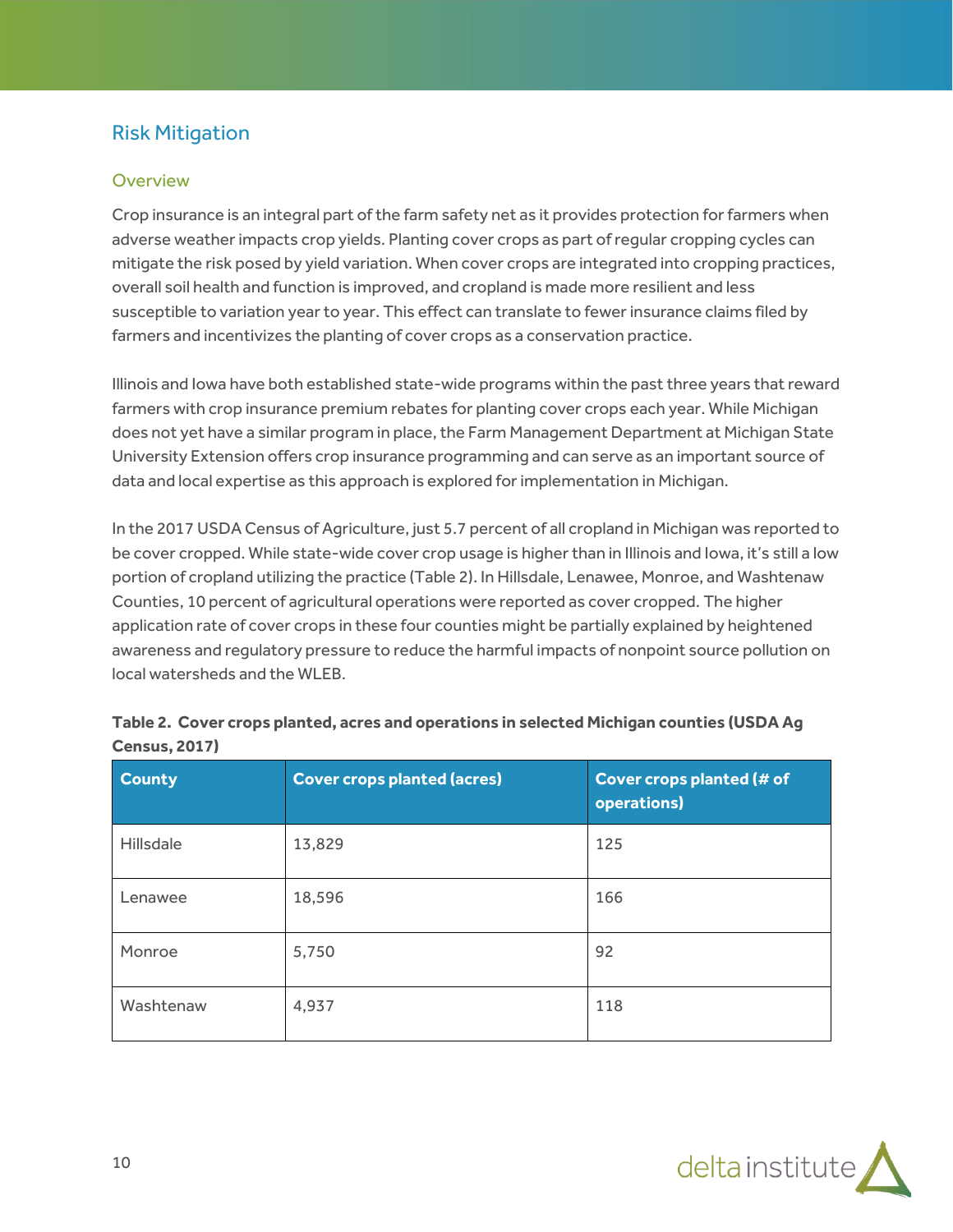## <span id="page-10-0"></span>Program Framework

For a risk mitigation program like this to be developed, a Memorandum of Understanding would need to be established between the State of Michigan and the USDA's Risk Management Agency (RMA) to authorize such a program. This is because the RMA has agreements in place with individual Approved Insurance Providers (AIP) in Michigan that offer insurance services to farmers. These AIPs would then need to opt into the program to offer enrollment to clients. To support the program, the State would need to disburse funds to the RMA that would be used to compensate participating AIPs for any insurance premium rebates issued to clients. Enrolled clients would see a discount on their insurance statements and would pay a lower premium.

General characteristics and parameters for each of the programs implemented in Illinois and Iowa are described in Table 3 on the next page.

| <b>Parameter</b>            | <b>Illinois - Fall Covers for Spring</b><br><b>Savings</b>                                                                                                                                                                                                                                                                                            | <b>Iowa - Cover Crop Insurance</b><br><b>Demonstration Project</b>                                                      |
|-----------------------------|-------------------------------------------------------------------------------------------------------------------------------------------------------------------------------------------------------------------------------------------------------------------------------------------------------------------------------------------------------|-------------------------------------------------------------------------------------------------------------------------|
| Initial budget<br>allocated | \$300,000                                                                                                                                                                                                                                                                                                                                             | \$1M                                                                                                                    |
| <b>Discount</b>             | \$5/ac                                                                                                                                                                                                                                                                                                                                                | \$5/ac                                                                                                                  |
| Administrative costs        | \$1/ac (goes to SWCDs)                                                                                                                                                                                                                                                                                                                                |                                                                                                                         |
| Eligibility                 | Outside of other state/fed cost-<br>share programs                                                                                                                                                                                                                                                                                                    | Outside of other state/fed cost-<br>share programs                                                                      |
| Application info            | Applicant contact info<br>Farm, Tract, Common Land Unit<br>(CLU)<br>Field #s<br>Acres of cover crops<br>Legal Description of fields/acres<br>Required info and field designations<br>aligned to info reported via an<br>individual's Federal "Report of<br>Commodities" Form (FSA-578) to<br>be forwarded to RMA to process<br>discount once verified | Farm, Tract, Common Land Unit<br>(CLU)<br>Acres of cover crops (available on<br>FSA-578, report of commodities<br>form) |

#### **Table 3. Cover crop insurance rebate program parameters implemented in Illinois and Iowa.**

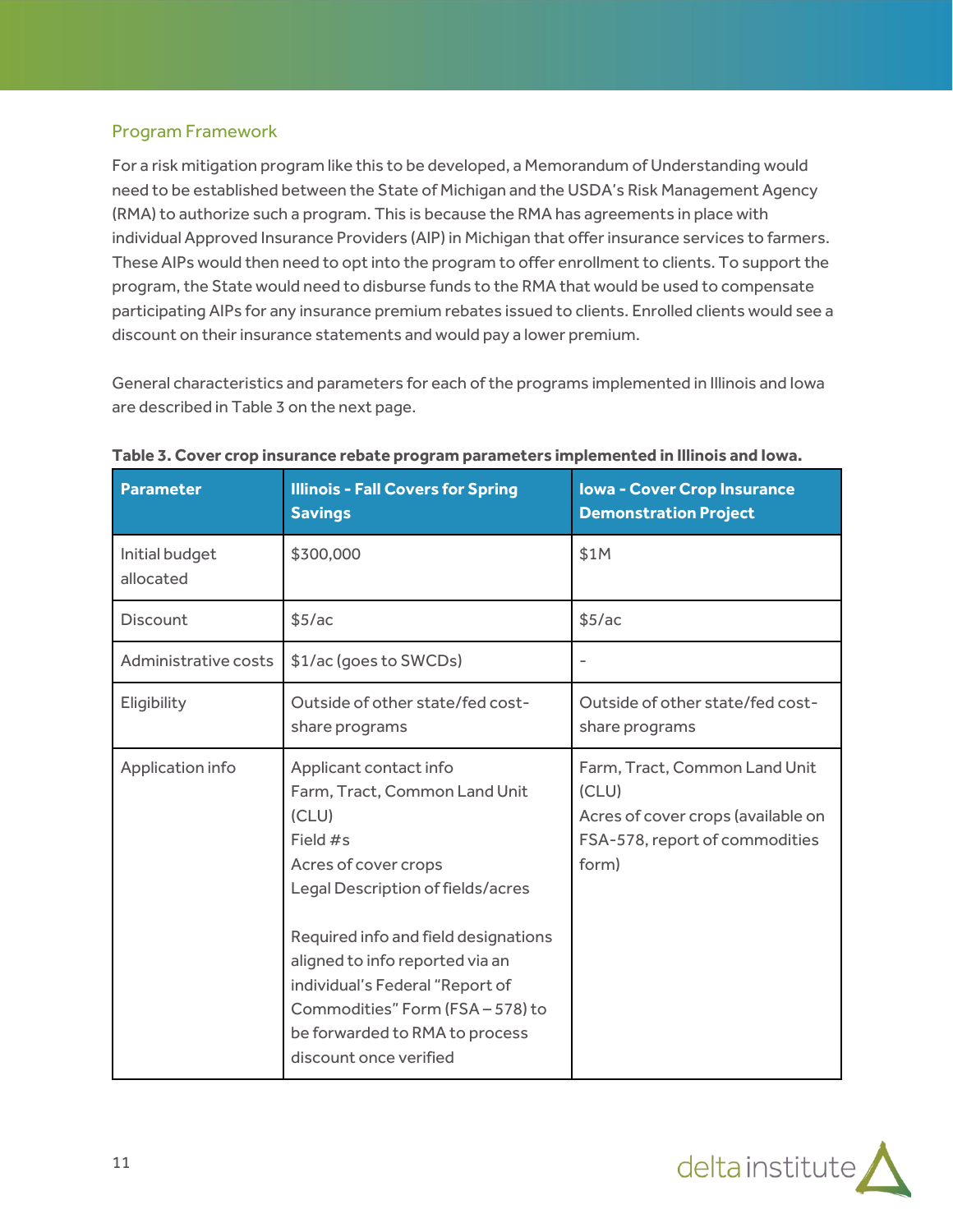| Sign-up process | Dec-Jan, after seeding, until funding<br>runs out, application form available<br>online | Dec-Jan, after seeding, until<br>funding runs out, application form<br>available online |
|-----------------|-----------------------------------------------------------------------------------------|-----------------------------------------------------------------------------------------|
| Acres enrolled  | 50,000 in year 1 (113,000 acres<br>applied for)                                         | 200,000 in year 1, additional<br>100,000 in year 2                                      |

## <span id="page-11-0"></span>Stakeholder Insights

- MOUs between the RMA and states have been established previously in the case of both the Illinois and Iowa programs.
- Crop insurance is a risk mitigation tool that all farmers are frequently exposed to and therefore are knowledgeable of current practices and are generally trustworthy of providers.
- Crop insurance premium rebate programs are relatively simple and inexpensive to implement. However, stakeholders perceive the State as being reluctant to fund new programs like this.
- Conducting pilot or demonstration projects to evaluate programmatic elements is an effective approach to adaptively manage the program before full-scale rollout and inform realistic goal setting for enrollment upon launch e.g., increase cover crop acres by 10 percent.
- Building a coalition of stakeholders, including state-agency officials, to advocate for the creation of the program is critical to success.
	- Effective coalitions are led by individuals who are perceived as "honest brokers" for the merits of the program e.g., American Farmland Trust in Illinois.
- Funding for outreach materials and staff training should be provided to local Conservation Districts to promote program enrollment and facilitate participation.
- Targeting this type of program to priority watersheds is not feasible because it would be required that it be made available to all eligible clients and AIPs statewide.
- There are capacity constraints in local districts that negatively impact how applicable conservation practices are verified on participating operations.
- This type of program could be integrated into Farm Bill legislation in the future.

## <span id="page-11-1"></span>Recommendations for Action

It is recommended that outreach efforts are conducted to target:

- State-agency staff who are interested and supportive of exploring the program's creation along with other trusted stakeholders and other "honest brokers" that can support advocacy efforts.
- Conservation district staff to explore program on-boarding and training priorities
- the state RMA director to establish an MOU authorizing the program; and,
- AIPs operating in Michigan to assess their interest in such a program.

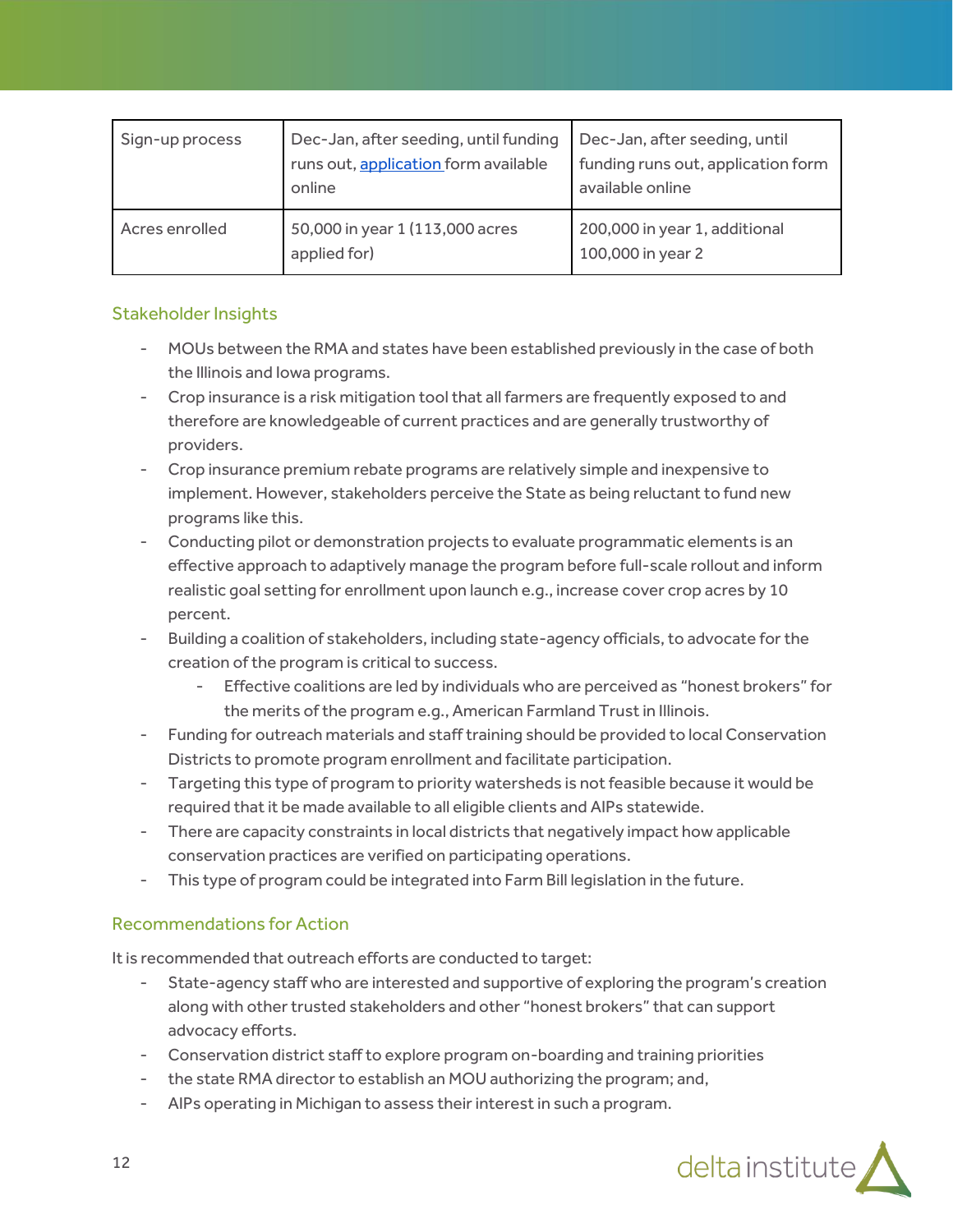# <span id="page-12-0"></span>Land Tenure

Research shows that land tenure influences conservation practice adoption. Some studies suggest that those that have long-term access to land (landowners or long-term tenants) are more likely to adopt conservation practices, particularly those that require several years to observe notable benefits. As such, agreements between landowners and tenants can play an important role in driving conservation. Similarly, there is a need to have mechanisms designed specifically for landowners to create incentives for conservation. Linking soil health to land value can create motivation to adopt conservation on their land.

In Michigan land ownership rates are high, compared to neighboring Midwestern states, so leasing will be less of a lever than in states such as Illinois or Iowa. However, 30-40 percent of operations are managed by tenants or part owners. Table 4 (below) summarizes land tenure in the state and in counties of focus for this project.

| Table 4. Land tenure in Michigan and 4 counties of interest for this project (Hillsdale, Lenawee, |  |
|---------------------------------------------------------------------------------------------------|--|
| Monroe, and Washtenaw).                                                                           |  |

| Year | % of operations<br>w/FULLOWNER<br>state-wide | % of operations w/<br><b>FULL OWNER (#</b><br>ops)<br><b>4 counties</b> | % of operations<br><b>w/PARTOWNER</b><br><b>4 counties</b> | % of operations<br><b>w/TENANT</b><br><b>4 counties</b> |
|------|----------------------------------------------|-------------------------------------------------------------------------|------------------------------------------------------------|---------------------------------------------------------|
| 1997 | 62.53%                                       | 60.57% (3266)                                                           | 32.14%                                                     | 7.29%                                                   |
| 2002 | 69.57%                                       | 68.04% (3717)                                                           | 26.41%                                                     | 5.55%                                                   |
| 2007 | 70.18%                                       | 70.13% (4053)                                                           | 25.64%                                                     | 4.22%                                                   |
| 2012 | 67.51%                                       | 67.57% (3735)                                                           | 27.08%                                                     | 5.35%                                                   |
| 2017 | 67.61%                                       | 64.64% (3165)                                                           | 29.78%                                                     | 5.58%                                                   |

## <span id="page-12-1"></span>Conservation Leasing

Lease agreement provisions are a mechanism that can be used to incentivize conservation through a variety of pathways. Such provisions could be used by private landowners as well as institutional landowners. Lease agreements between tenants and landowners, when based on conservation framework, could serve as an important tool to improve conservation outcomes. Figure 1 on page 14 summarizes the conservation lease framework.

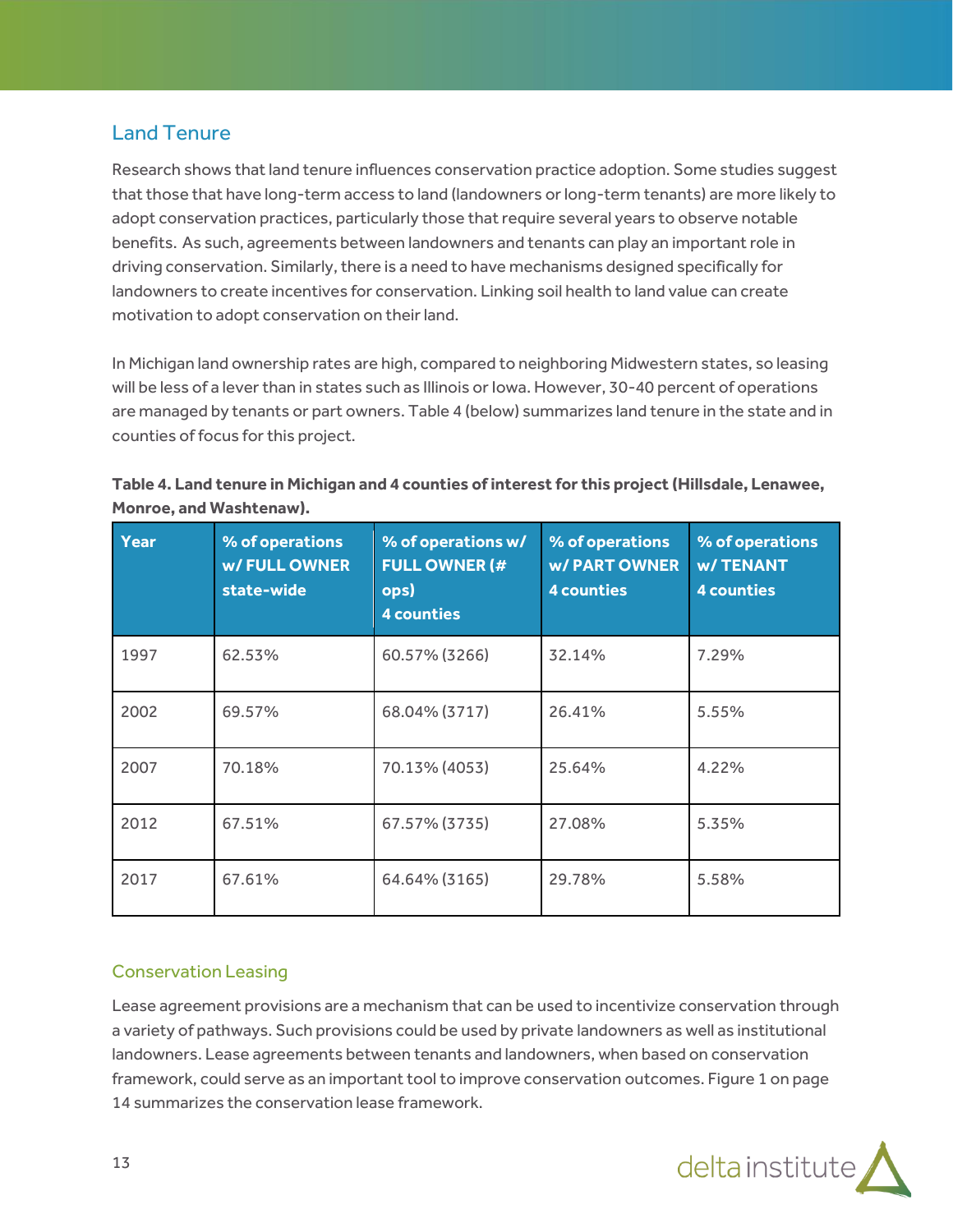

**Figure 1. Conservation leasing framework.**

As a binding contract, the lease agreement is the key instrument that land managers and owners can use to ensure that their land is managed in a certain way. Prior to drafting a lease agreement or considering changes to the lease, consider what barriers might exist that could prevent implementation of desired conservation focused provisions in the lease. There is a spectrum of options available to build a lease that incorporates conservation and regenerative agriculture principles. The lease can be can tailored by selecting provisions that fit best the current situation. The provisions can cover the term of the lease, requirements for specific practices to be implemented, the payment structure, reporting, and removal of disincentives.<sup>2</sup>

#### <span id="page-13-0"></span>Land Valuation and Soil Health

Michigan ranks 21<sup>st</sup> in terms of cropland value at \$4,480/ac according to 2020 USDA survey data. Currently, soil health is not explicitly linked to the land valuation process and therefore many landowners are not motivated to invest into agricultural practices that rebuild soil health and improve environmental outcomes. New approaches to land valuation can help to differentiate management systems and incentivize investment into conservation. Incorporating soil health and

<sup>2</sup> Considerations related to each provision type and legal templates can be found in the *Land Tenure and Conservation in Agriculture*  report.

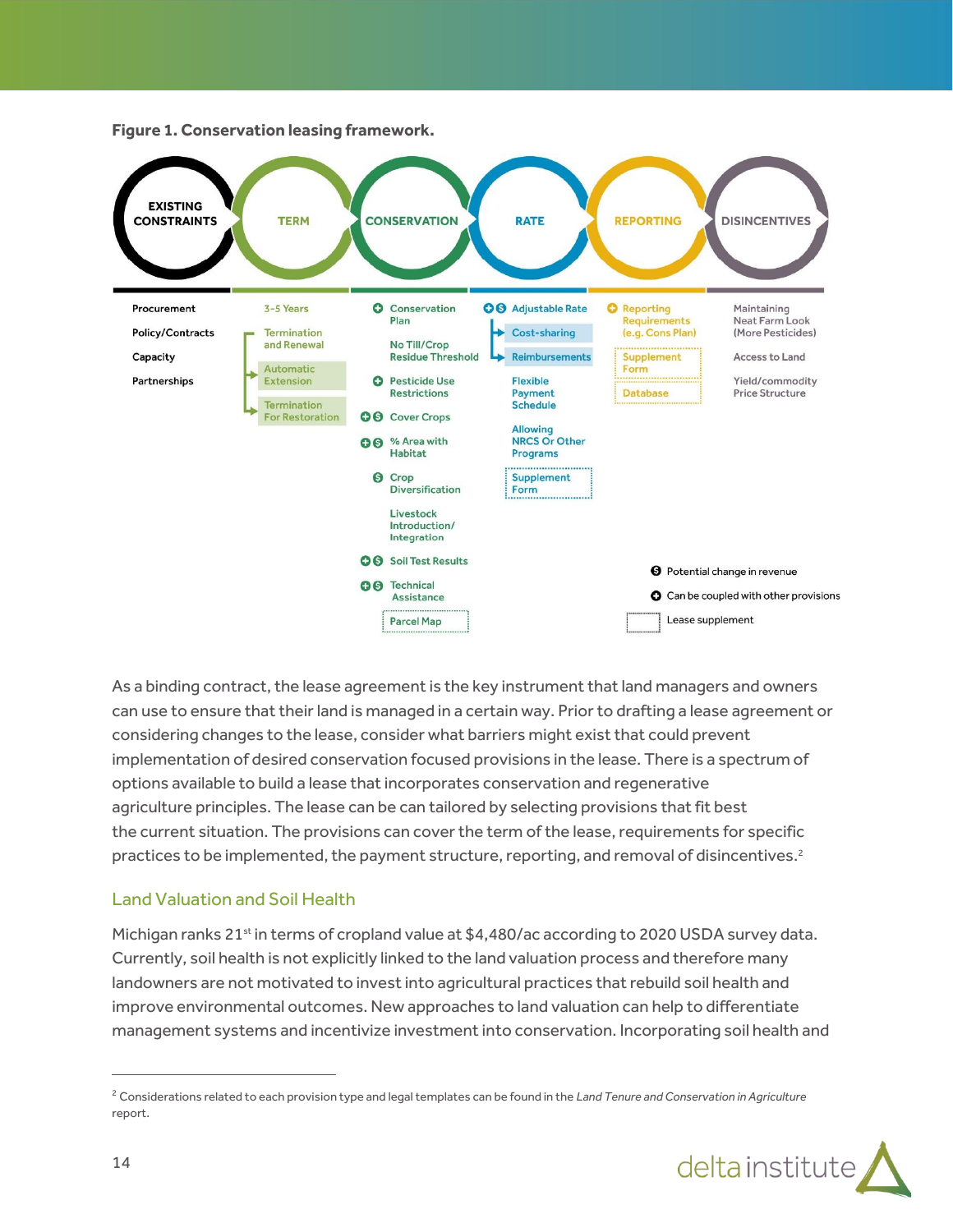quality into the valuation process can serve as a critical pathway to transition to regenerative agriculture. However, currently, changes in soil quality due to management are not factored in land value, which means that landowners have no incentive to invest resources in practices that increase soil quality.

Although the drivers and motivations related to making land management decisions differ for landowners depending on demographics, ownership class, and several other cultural factors, all landowners care about the value of their land. However, a typical process for determining how much agricultural land is worth does not account for either soil health benefits, or the reduced expenses associated with different management systems. A typical farmland appraisal



report might reference soil productivity as a static number and use it to estimate income from the land to determine its value. Most commonly, sales comparisons are used to determine the value of the property. This approach, while allowing the appraiser to make adjustments based on soil properties, location, and market trends, doesn't capture the increased value of the land resulting from alternative management (such as regenerative agriculture) since there may not be any properties like that qualifying for comparison.

Key players within the land valuation system represent the financial sector and professional trade organizations in the field of rural land management. National organizations such as American Society of Farm Managers and Rural Appraisers (ASFMRA) and the Appraisal Institute create guidelines for and certify appraisers. At the state level, the [Michigan Society of](https://www.asfmra.org/michigan/home) [Professional Farm Managers and Rural Appraisers](https://www.asfmra.org/michigan/home) offer resources and continuing education to its members. Michigan State University Extension conducts an annual survey and publishes reports on land values and lease rates across the state. Farm managers often also offer land brokerage services and conduct valuation as part helping a client sell a property. In addition, banks often conduct appraisals internally along with applications for operating loans.

There is an opportunity to amend, update, or develop new guidelines that give appraisers the technical ability and tools to integrate the connections more fully between underlying soil characteristics, management, and land value. AFSMRA offers continuing education credits, and a soil health focused curriculum could be developed for their membership. An example can be taken from the green building industry where the US Department of Energy convened an industry-wide working group that created an "appraisal toolkit" that helps appraisers integrate the

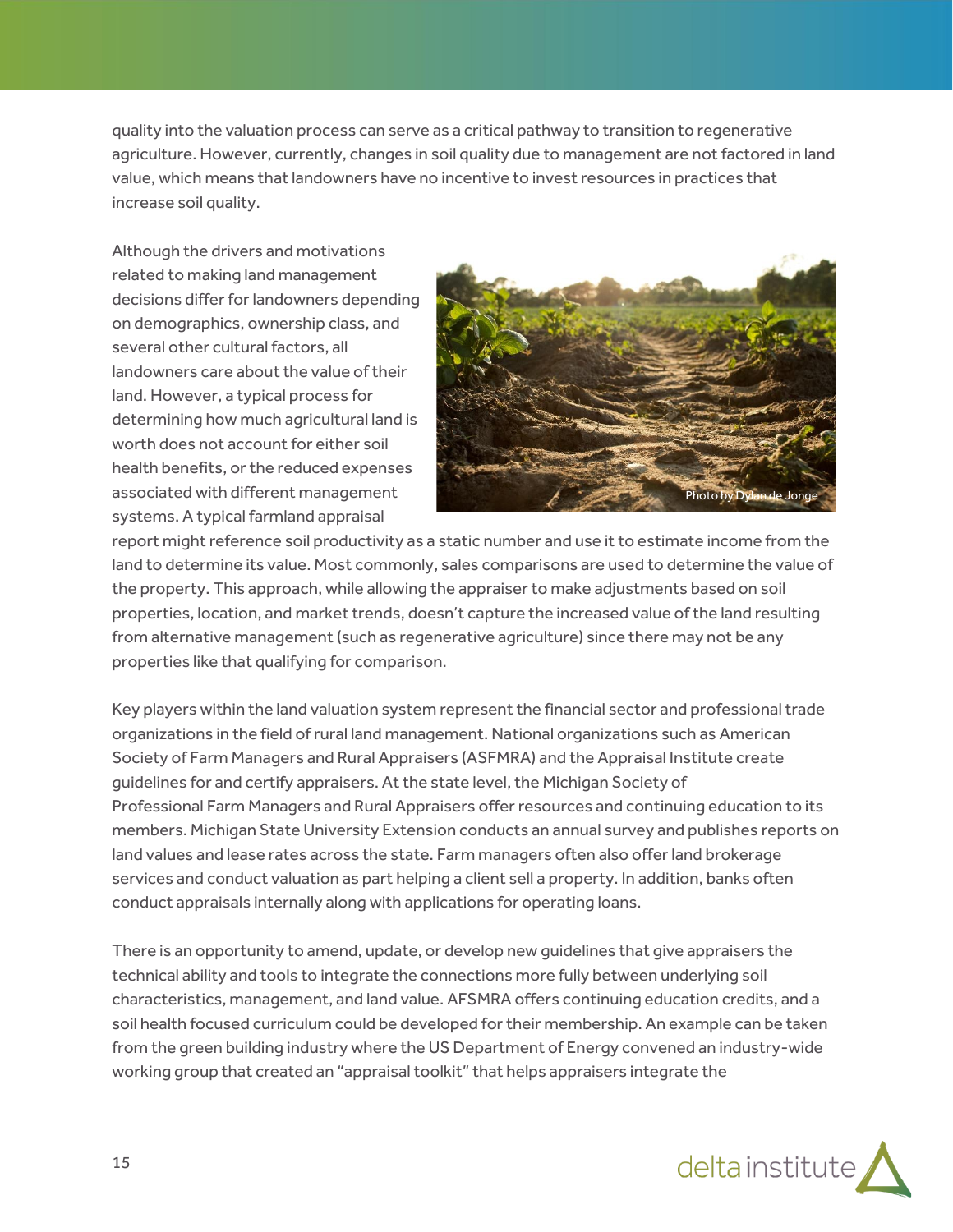characteristics of green buildings into their appraisals. The same is needed for soil health focused agriculture.

With data and technology improving, valuation in appraisals can become a potential driver for increasing adoption of soil health practices by mainstream farmers. As consumer demand for sustainably produced food grows, rural appraisers need to be prepared to value soil health and/or associated practices properly for both sale valuation and loan and investment underwriting. There are three potential opportunities to link soil health to land value. They include improving data and methodologies in valuation indices to modify new appraisals, providing education to appraisers and underwriters to adopt new valuation approaches, and shifting the culture of appraisers, investors, and lenders to include long term benefits in underwriting as opposed to just focusing on market turnover and commodity prices in valuation.

## <span id="page-15-0"></span>Stakeholder Insights

- MSU Extension offers a range of farm management resources including leasing guides/templates, rate calculators, etc.
- MSU conducts an annual survey and analyzes land value trends, but currently does not assess differences in value as a function of management or soil health.
- Landowners represent a separate stakeholder group that may be difficult to reach and would require a concerted separate effort to engage.
- Primary motivation for landowners is likely maximizing financial return from leasing land.
- Monroe CD has invested time and effort to figure out how to articulate the value of conservation to landowners, possibly by leveraging the MAEAP program.
- Drainage improvements have been used as an adjustment to land value, but not conservation or soil health.
- Data gaps in understanding leasing/land tenure dynamics in the region.

## <span id="page-15-1"></span>Recommendations for Action

- MSU Extension: Offer additional resources on conservation leasing through existing platform, expand outreach activities to promote leasing resources.
- CDs/MAEAP program: Create materials for farmers to share with their landowners on MAEAP and benefits of land enrolled in MAEAP, assess whether MAEAP certification impacts rental rates, land value, or market trends.
- CDs: Conduct a systematic assessment of landowner/operator relationships and identify pathways to promote conservation leasing practices, deploy template lease agreements.
- MSU: Expand annual survey to assess soil health management impacts on rental rates and land values, conduct research to evaluate market drivers for soil health focused land valuation and intervention strategies.
- NGOs: Engage lending institutions, farm managers, and appraisers to establish a core stakeholder group to develop and implement strategies that incorporate soil health focused management into land valuation.

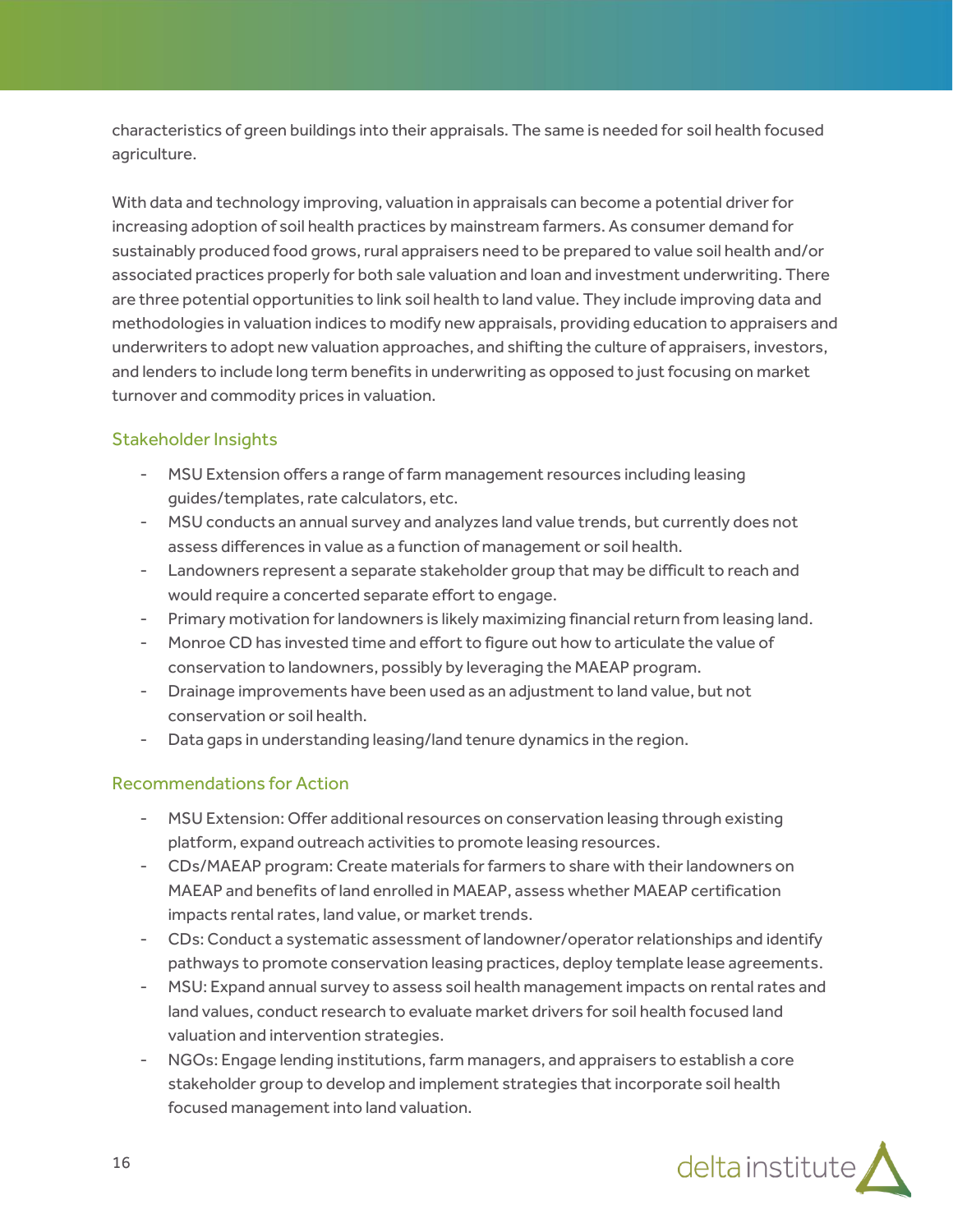# <span id="page-16-0"></span>Ecosystem Service Markets

#### <span id="page-16-1"></span>**Overview**

An alternative method of incentivizing conservation finance is by establishing market-based programs that distribute payments for the environmental outcomes and benefits that a practice generates. Frameworks include agricultural greenhouse gas (GHG) offset programs, water quality or other credit trading systems, and pay-for-performance funding programs. Each of these potential frameworks allows for incentivization and prioritization that can support efforts to increase soil health and carbon sequestration and improve water quality in Southeast Michigan.

## <span id="page-16-2"></span>Agricultural GHG Offset Programs

Voluntary GHG offset programs allow for landowners to monetize improvements to agricultural lands and practices that, when compared to a baseline, increase carbon sequestration, or reduce GHG emissions. The difference is captured in offset credits, which can then be sold to corporations or individuals looking to voluntarily (or in California, via mandate) offset emissions from their operations.

Several agricultural methodologies have been developed through registries including the Climate Action Reserve (CAR), American Carbon Registry (ACR), and Verified Carbon Standard (Verra). Agricultural methodologies include:

- Soil Enrichment/Cropland protocols available for practices that increase soils' capacity to store carbon dioxide as well as reduce nitrous oxide.
- Livestock protocols primarily based on manure storage practices such as installation of anaerobic digesters and feeding strategies management.
- Fertilizer protocols related to farm nutrient management including fertilizer application rates, fertilizer types (manure, synthetic, lime, etc.).

Private sector companies like BlueSource provide assessment and program administration services for landowners for a fee, or a percentage of credit sale profits. In order to be profitable as a credit generation project, the land area and practice impact must be large enough to offset these costs and administrative burdens.

## <span id="page-16-3"></span>Water Quality Trading

Like GHG or carbon offset programs, water quality trading programs have been established to allow for point source pollutant generators to offset their loading by funding reduction of equal or greater value elsewhere for less cost. As with GHG offset credits, a neutral registry or clearinghouse is required to establish approved methodologies and verify watershed pollution reductions. Currently, a program that stacks GHG credits and water quality credits together is being developed by the Ecosystem Services Marketplace Consortium.

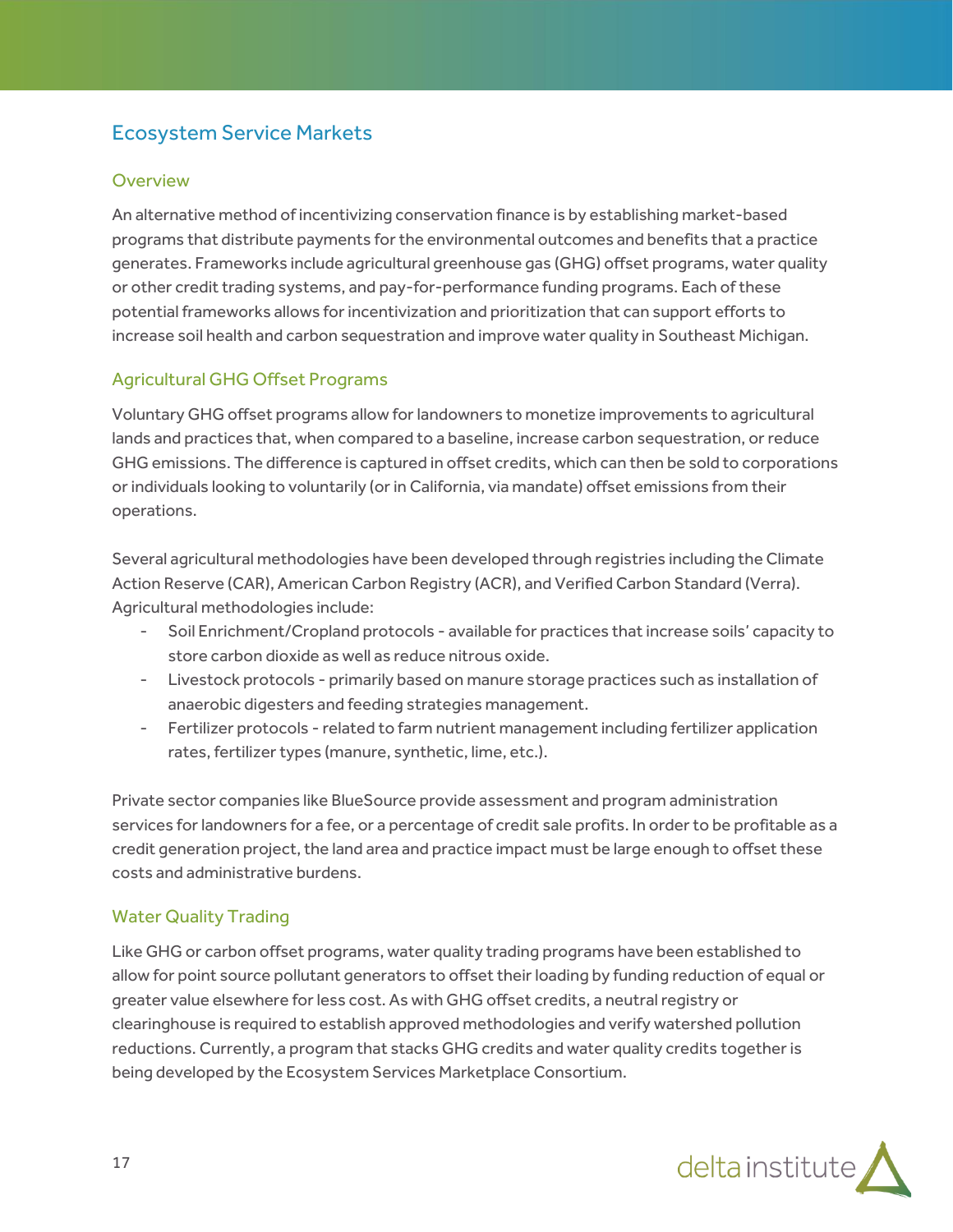#### <span id="page-17-0"></span>**Wisconsin's Water Quality Trading Program:**

The State of Wisconsin recently passed legislation that will allow for establishment of a central clearinghouse for water quality credit trading. The state Department of Natural Resources, in partnership with the Department of Administration, will request proposals for a third-party clearinghouse operator to manage credit trading for the state. A water quality trading program was piloted in Michigan, in the Kalamazoo River watershed. This approach can be revisited and applied in Southeast Michigan with identification of buyers, sellers, and a neutral third party to act as clearinghouse.

## <span id="page-17-1"></span>Pay for Performance

Pay for performance (PfP) programs distribute funding available for implementing conservation practices based on modeled estimates of sediment or nutrient runoff prevented by specific practices. This funding model has been piloted by the MSU Institute of Water Research (IWR), funded by the GLRI, in the River Raisin Watershed. The program focused on reducing phosphorus from leaving agricultural fields and entering the Western Lake Erie Basin. Using GLWMS software, MSU IWR staff targeted priority fields and partnered with MAEAP technicians, conservation districts, and other local partners to conduct outreach and training for program participation and conservation practice implementation.

Additionally, PfP pilot programs have been supported by the EPA's GLRI program in watersheds across Michigan including Saginaw Bay, Rabbit River, and Kalamazoo River.

## <span id="page-17-2"></span>Stakeholder Insights

- Local conservation districts and watershed councils in Southeast Michigan were not aware of any current efforts to develop agricultural GHG offset programs in the area.
- There is concern about finding a land parcel (without aggregation) large enough to make a credit generation project worthwhile.
- Feasibility and profitability would need to be assessed before undertaking the administrative time and costs associated with developing a GHG offset program.
- The MSU Institute of Water Research has piloted a PfP program in the River Raisin watershed, which distributes payments based on estimated pounds of phosphorus runoff reduced.
- Farmers and producers interested in programs like PfP tend to self-select, which may leave out producers that have potential for greater impact.
- Culturally, climate change, greenhouse gas emissions reduction, and carbon sequestration are not compelling arguments for some landowners in the region.
- Programs that are locally managed and administered are more likely to attract producers who may be hesitant to trust statewide or federal programs.

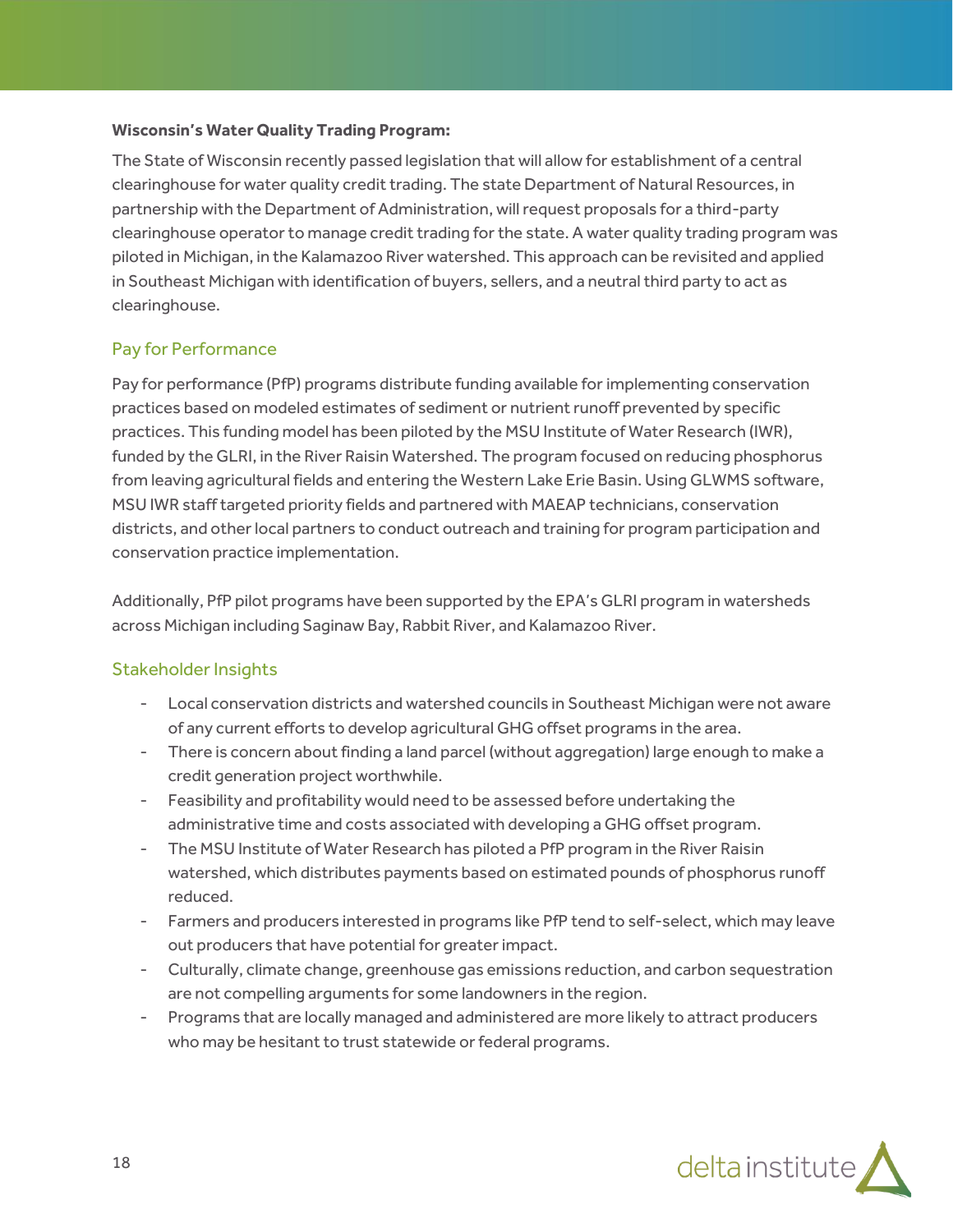#### <span id="page-18-0"></span>Recommendations for Action

- State and federal agencies: Maintain funding for PfP programs, including establishing modeling systems to accurately predict high impact areas for outreach prioritization.
- State and local government: Establish numeric water quality standards for nutrients and/or GHG reduction goals to benchmark performance, verify credits, and drive implementation.
- CDs: Target outreach for program participation to high impact areas to avoid self-selection of producers and prevent maximum nutrient loading avoidance per acre.

## <span id="page-18-1"></span>Financing & investment

#### <span id="page-18-2"></span>**Overview**

Identification of mechanisms, instruments, and approaches which appropriately structure capital can be used to support the adoption of conservation practices, producing a host of public and private benefits. These could include a combination of public and private funds, deployed using existing and novel mechanisms that more fully account for the long-term provision of ecosystem services. An additional factor in assessing the feasibility of alternative financing will be based on their alignment with the location of nutrient loading hotspots within the watershed. Designating priority areas where nutrient loss is more severe should help direct resources to maximize impact and is beneficial for new and existing programs.

While this mechanism has been met with enthusiasm, there have been limited conversations and piloting to explore its potential in Southeast Michigan. Further conversations, particularly those that engage farmers, may allow it to become a viable means of supporting farmers to reach their conservation goals.

#### <span id="page-18-3"></span>Financing Transitions

One reason for the slow adoption to soil health-focused practices in agriculture is the lack of public and private technical and financial resources available to farmers, including financial tools that fit their specialized needs. The financial instruments that are currently available do not align with the needs of farmers who are breaking out of unprofitable and unsustainable management systems and are interested in ways to boost profitability while also improving the resilience of their operation. Currently, banks do not have the necessary credit models that incorporate soils and other biophysical risk ratings that are linked to the financial performance of the farms.

In the case of providing capital for farmers adopting soil health-focused practices, there are three challenges:

- The transition to improving the soil and introducing the benefits of improved soil health takes several years, which is challenging to incorporate into the current structure of annual operating loans;

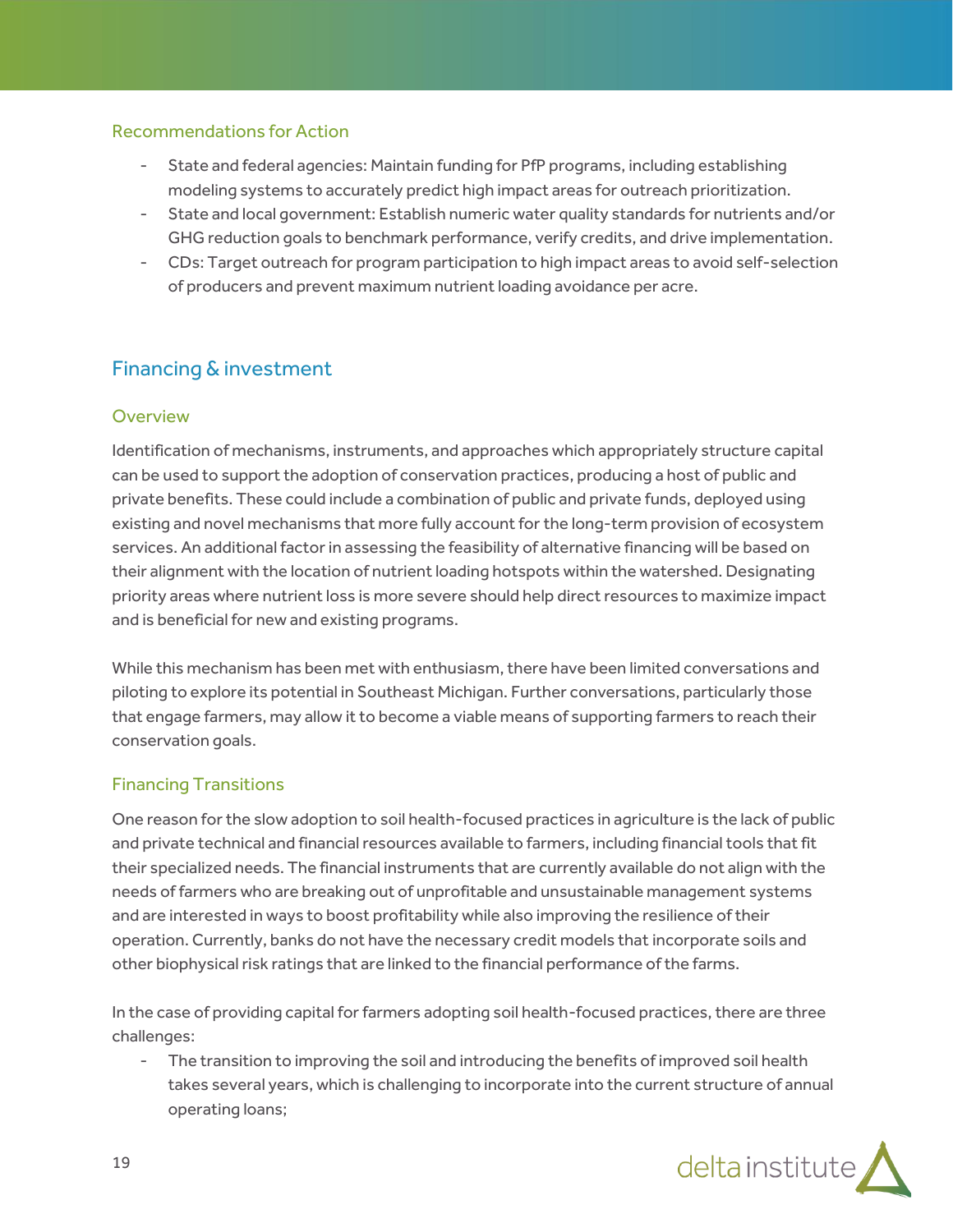- The upfront costs of the transition, including new equipment, cover crop seed, and the time needed to understand and integrate these new practices into farming operations aren't recoupable until soil health is improved; and,
- Farmers (and their bankers) are risk averse, and the provision of financial support and security during the transition is crucial. If farmers must carry the risks of making these changes while receiving the benefits later, then it is understandable why adoption of these management practices and systems have been slow.

A new set of soil health-focused financial products that better meet the medium-term capital needs of farmers adopting production practices that rebuild soil capacity is needed. The innovation lies in designing financial products that will focus on the assurance of profitability during the transition period and the repayment schedule, which will be aligned with the benefits delivered from improved soil health. To develop such products, the strategy would start with research and analysis of the fundamental relationships between healthy soil and financial risk. Currently, the metrics used for farm financial underwriting do not explicitly incorporate farm management and its effects on soil health and resiliency into risk ratings and credit models.

These novel products and mechanisms will likely modify traditional interest rates and return expectations, timing of the deployment and return of capital, and other such measures that better align capital flows with the farm's increasing resilience as soil is regenerated. To pilot this, partners



would need private capital, though available public support from USDA-NRCS programs (e.g. EQIP, CSP) can be leveraged. Financial institutions (such as Growers Edge Financial) could provide bridge financing for the upfront costs of the practices, with reimbursement from USDA. There are several of these bridge loan programs in operation across the US that could be replicated in Southeast Michigan. It is assumed that the farmer would also take out standard crop insurance to cover non-soil health related disasters.

#### <span id="page-19-0"></span>**Low Interest Operating Loans:**

States across the Midwest have created programs that offer low interest bridge loans to support farming businesses. Michigan currently does not have a similar program. Since 1983, Illinois Ag Invest, operated through the Treasurer's Office, has provided loan opportunities for Illinois farmers. The Treasurer's Office partners with approved financial institutions to provide qualified farmers, agri-business and agriculture professionals below-market rate loans to start, expand or add value to their farm operations. The loans provided by the financial institution can be used for the purchase of farm equipment, purchase of land, construction-related expenses, and provide

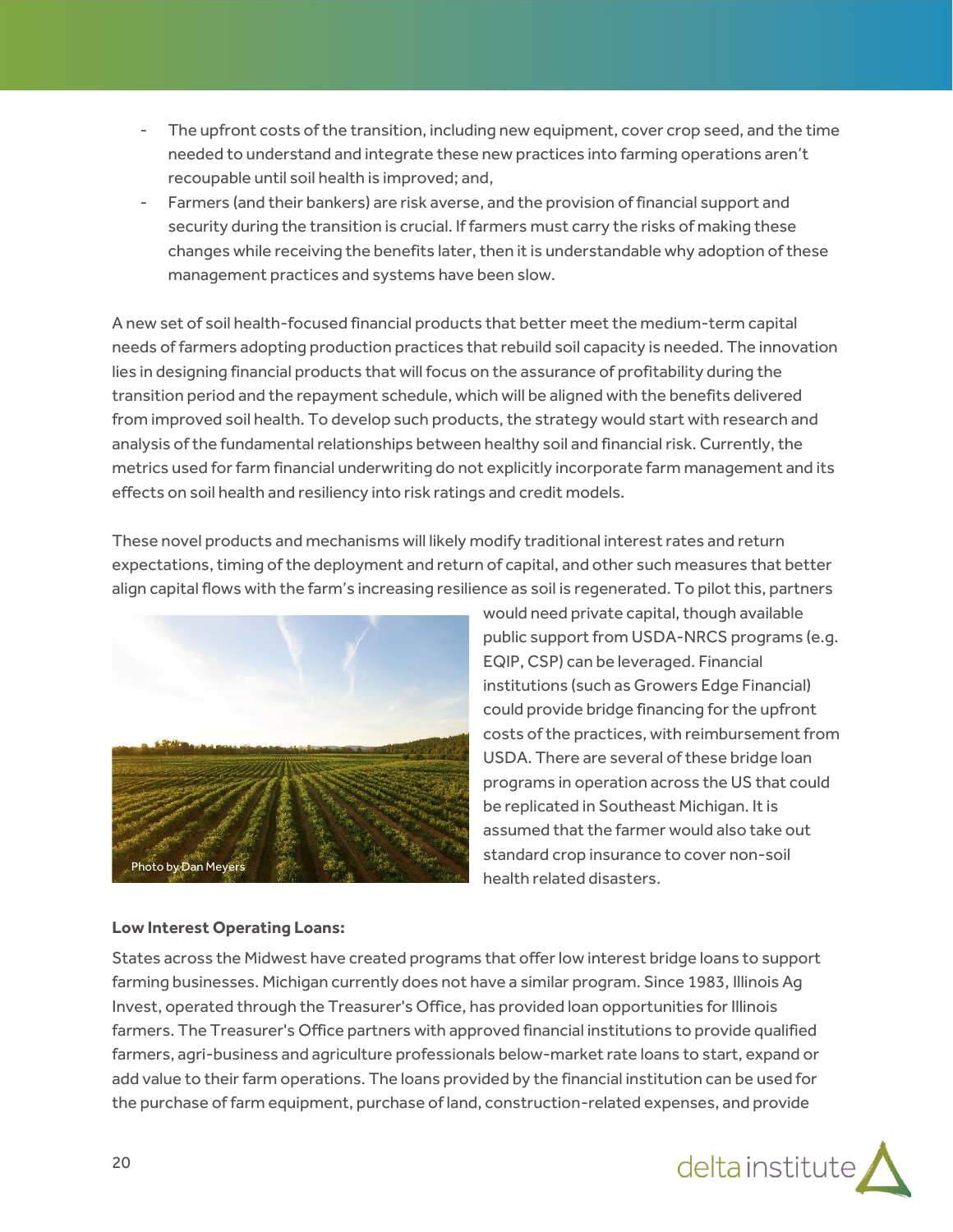operating lines of credit or other costs related to conventional or sustainable farming. Since the program began, Ag Invest has loaned more than \$4 billion in annual and long-term loans. This program can be used as a model for development and adaptation in Michigan.

#### <span id="page-20-0"></span>**Aggie Bonds:**

A growing number of states offer loan programs to assist beginning farmers and ranchers with eligible purchases of farmland, equipment, buildings, and livestock. One cost-effective way for states to help beginning farmers is through the creation of "Aggie Bond" programs. Aggie Bonds are established through a federal-state partnership that allows private lenders to receive federal and/or state tax-exempt interest on loans made to beginning farmers. This is a cost-effective way to pass savings on to farmers by offering loans with below market interest rates. Generally, local lenders issuing Aggie Bonds can offer eligible beginning farmers rates that on average are one to three percent lower than the commercial farm loan rate. Michigan does not currently have an Aggie Bond program and could explore this as an option for supporting beginning farmers in the future.

#### <span id="page-20-1"></span>Investment in Land

Investment opportunities are growing within the agricultural sphere, with food and agriculture as one of the main priority areas of impact investors. While many of these efforts are focused on areas abroad, potential domestic investable strategies for sustainable and regenerative agriculture are valued at \$321 billion and \$47 billion respectively. This potential encompasses a variety of asset classes with mechanisms at various stages of development. Current operations that may be replicable and inform implementation in Southeast Michigan include Iroquois Valley Farms REIT, Farmland LP, and Agrarian Trust.

#### <span id="page-20-2"></span>**Iroquois Valley Farms REIT:**

Iroquois Valley Farms (IVF) is a real estate investment trust (REIT), a company that owns and/or finances income-producing real estate, specifically farmland. IVF invests in agricultural land that farmers commit to transition to certified organic production. IVF is a Certified B Corporation committed to providing farmland access for the next generation of organic farmers. The company purchases conventional farmland and leases it to tenants to transition to certified organic production with terms that are designed to support the organic transition. The lease terms are for nine years and are set up to help farmers to eventually purchase the land. IVF also helps finance land purchases for farmers in states where corporate farm laws prevent them from buying and leasing the land. The company began in 2007 by purchasing farms in Illinois. Currently, the company has 60 farms in 15 states, impacting over 13,000 acres. Four of the farms are in Michigan, though none are in the four southeastern counties of focus.

#### <span id="page-20-3"></span>**Farmland LP:**

Farmland LP is an investment fund that generates returns by converting conventional commercial farmland to sustainable management. Founded in 2009, they manage over 15,000 acres and more

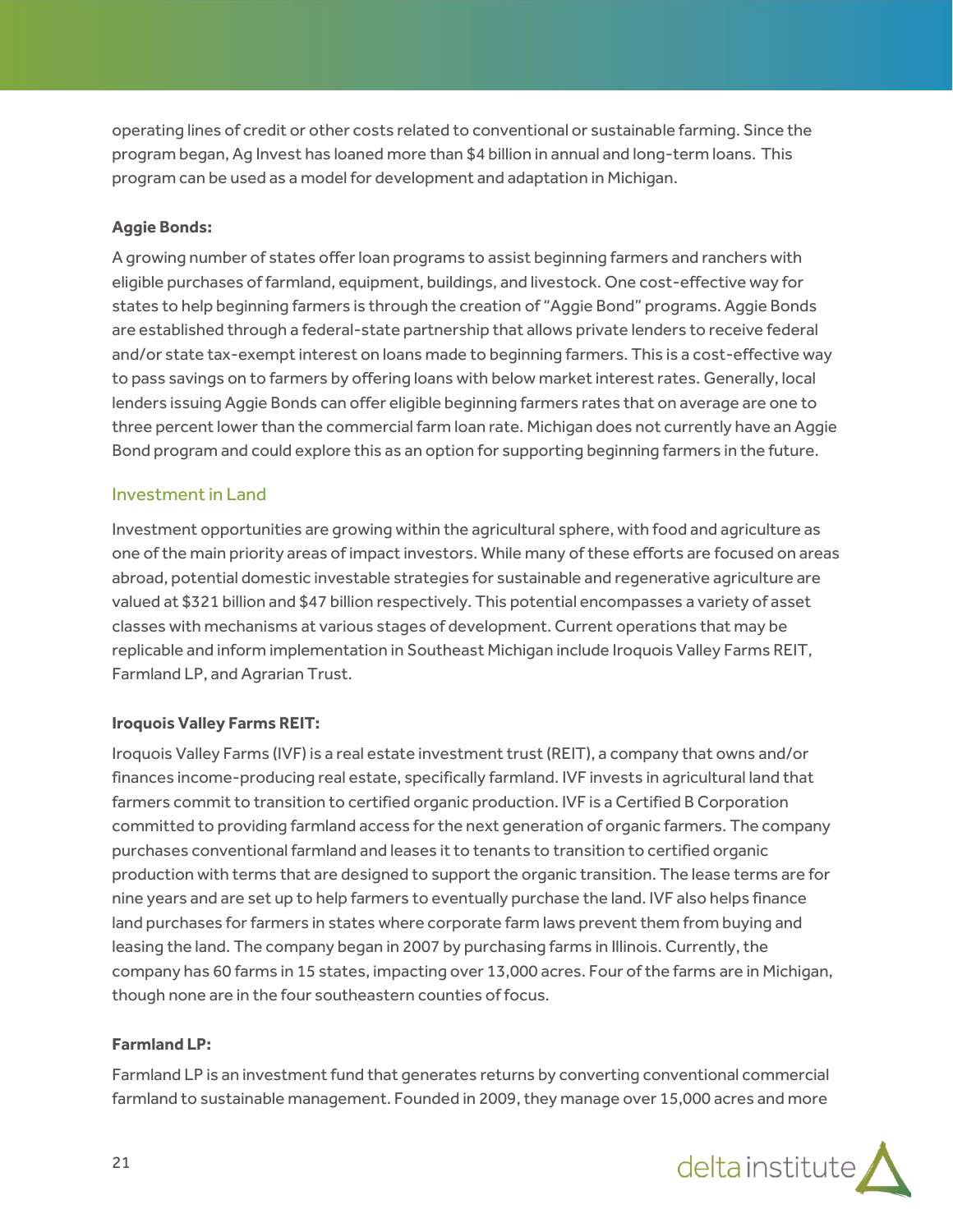than \$160 million in assets in California, Oregon, and Washington. Farmland LP has stringent rules regarding how the land should be managed and manages a portion of their land holdings internally. Although operating in a different region of the United States, Farmland LP is like Iroquois Valley Farms in adopting the model that investing into soil health and regenerative agriculture is expected to generate financial and ecological returns.

#### <span id="page-21-0"></span>**Agrarian Trust:**

To overcome the barrier of land access for beginning farmers, another model, based on a "commons" approach, has been developed by the Agrarian Trust, an organization that buys farmland and leases it at affordable rates to new or low-income farmers. Agrarian Trust sets up long-term leases with farmers that require organic farming practices, maintain affordability for future farmers, and ensure that ecosystems are protected.

Agrarian Trust raises capital to purchase land, they also rely on donations or discounted sales. Charitable sales or donations of land to Agrarian Trust, which is a 501(c)(3) nonprofit corporation, can also provide landowners with significant tax benefits.

The Agrarian Commons are set up locally to hold land in community-centered entities that are 501(c)(2) subsidiaries of the national 501(c)(3) Agrarian Trust. All decision making within an Agrarian Commons takes place in the local governance structure. The Agrarian Commons is a land-holding model with an aim to support and build a just, resilient, healthy food system and farm economy for the communities it serves. Each Agrarian Commons is supported in various ways by the national Agrarian Trust and there are currently ten Agrarian Commons across the US.

## <span id="page-21-1"></span>Stakeholder Insights

- Enthusiasm among stakeholders for possibilities using these types of tools, despite limited discussion and familiarity with financing and investment.
- Opportunity to keep work more locally focused, including opportunities with local impact investing work.
- Stakeholders seem hesitant on the potential for public financing, creating opportunities for private investment.
- Opportunity to engage more local stakeholders and financial operations in the agricultural sector.

#### <span id="page-21-2"></span>Recommendations for Action

- Conservation districts and MSU should engage farmers in conversations about these tools, including organizations that support new farmers.
- NGOs should identify potential financial stakeholders that can pilot projects.

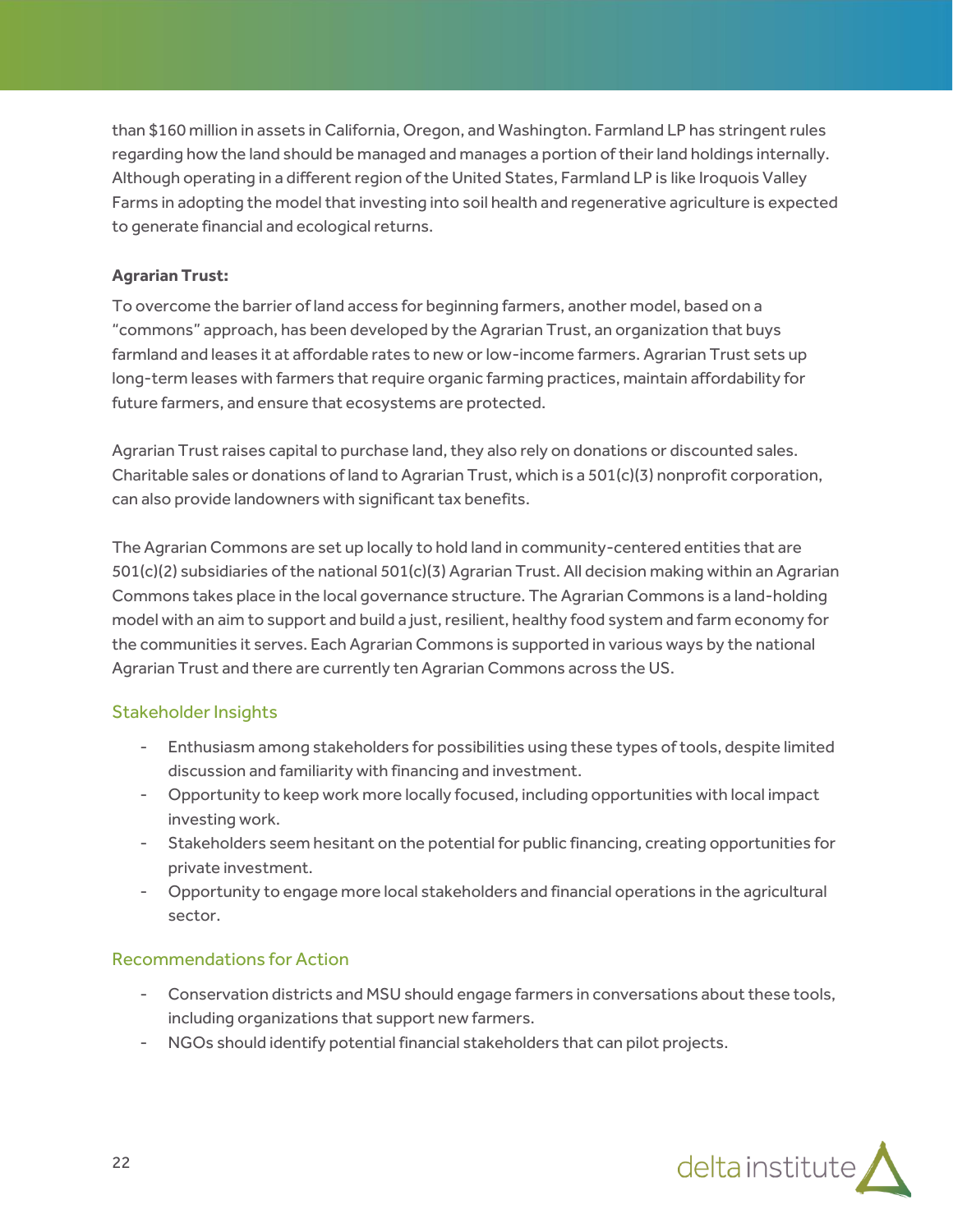# <span id="page-22-0"></span>**Conclusion**

Through evaluation of the current data and conditions and structured conversations with local stakeholders in Hillsdale, Lenawee, Monroe and Washtenaw counties, Delta Institute has found both promising work and significant potential for new programs and mechanisms to increase the adoption of conservation practices.

In addition to leveraging and building on existing programs, we have explored a few novel marketdriven interventions including risk mitigation, ecosystem service markets, investment, and land tenure, and proposed recommendations to advance these interventions. These interventions operate at different scales, involve different groups of stakeholders and are at different stages of development; all will require partnerships and collaboration to establish further.

Due to the current trends in CRP and incentive program adoption, the administrative burden and misalignment between supply and demand in ecosystem credit markets, Delta considers that the greatest opportunity for increasing adoption of conservation programs lies in creating a driver that integrates soil health into land valuation. Due to the large number of owner-operators in this geography, this mechanism has a greater potential impact than looking at conservation-based leases. Additionally, the widespread name recognition and familiarity of the MEAEP program and local partnerships should be leveraged in this work. In conclusion, positive impacts on farm finances and expanded availability of investment mechanisms could be realized by incorporating soil health into land valuation practices.

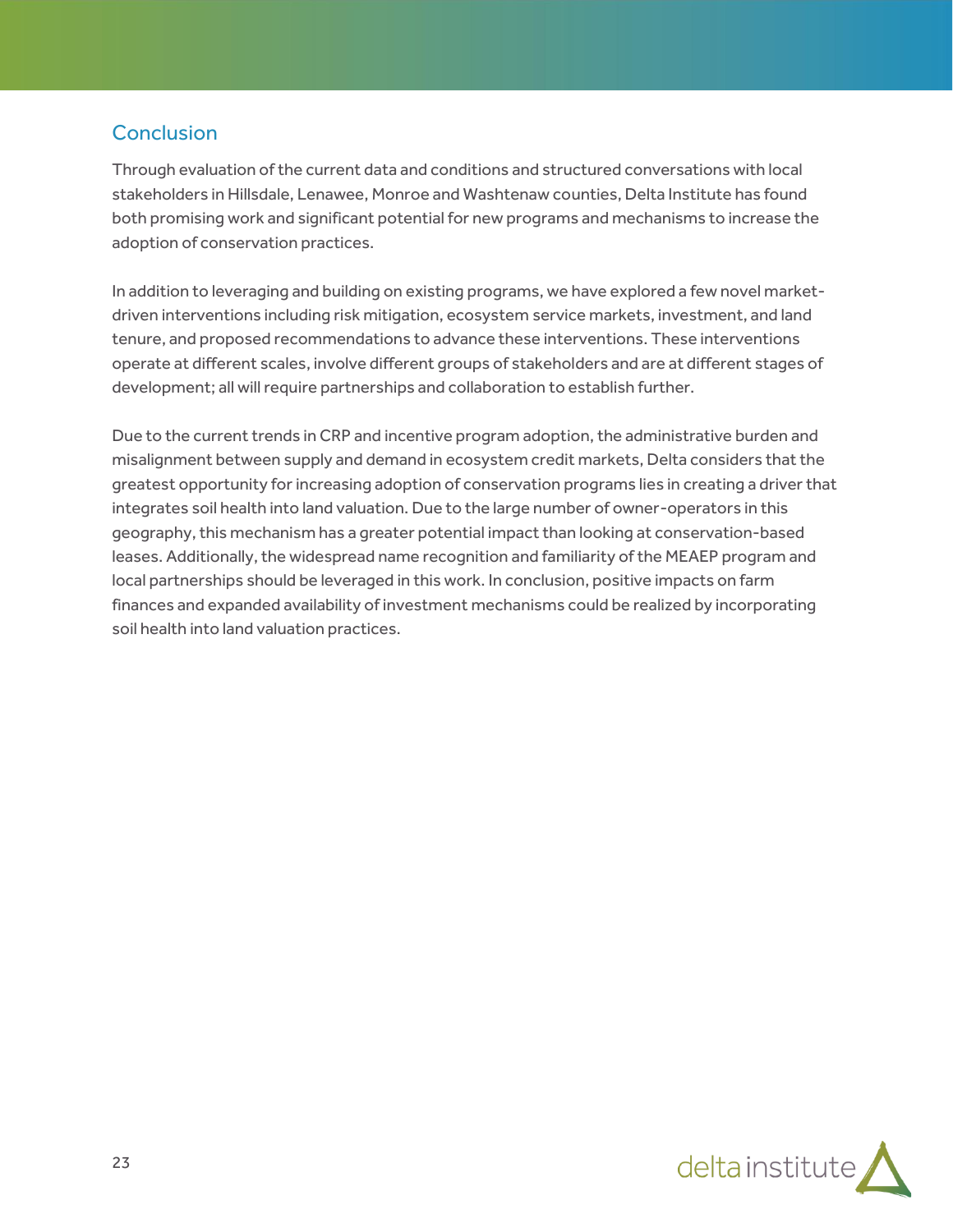## <span id="page-23-0"></span>References

Accelerating conservation adoption in the River Raisin. Retrieved from https://raisinconservation.weebly.com/

Agrarian Trust. Agrarian commons. Retrieved from https://agrariantrust.org/agrariancommons/

Agrarian Trust. Retrieved from https://agrariantrust.org/

American Carbon Registry. Standards & Methodologies. Retrieved from https://americancarbonregistry.org/carbon-accounting/standards-methodologies

American Society of Farm Managers & Rural Appraisers: Michigan Chapter. Retrieved from https://www.asfmra.org/michigan/home

Bigelow, D., Borchers, A. & Hubbs, T. US farmland ownership, tenure, and transfer. (2016).

Bluesource. Carbon offset project development. Retrieved from http://www.bluesource.com/services/carbon-offset-project-development/

Carolan, M. S., Mayerfeld, D., Bell, M. M. & Exner, R. Rented Land: Barriers to Sustainable

Agriculture. J. Soil Water Conserv. 59, (2004).

Clean Water Iowa. 2019. Cover crop insurance demonstration project. Retrieved from https://www.cleanwateriowa.org/covercropdemo

Climate Action Reserve. Soil enrichment protocol. Retrieved from https://www.climateactionreserve.org/how/protocols/soil-enrichment/

Council of Development Finance Agencies. CDFA spotlight: Aggie bonds. Retrieved from https://www.cdfa.net/cdfa/cdfaweb.nsf/0/3515CC91CAB651C1882579360059F5E7

Delta Institute. 2019. Land tenure and conservation in agriculture: Creating incentives for landowners. Retrieved from https://delta-institute.org/publication/land-tenure-andconservation-in-agriculture/

Electris, C. et al. 2019. Soil wealth: Investing in regenerative agriculture across asset classes.

Retrieved from http://croataninstitute.org/images/publications/soil-wealth-2019.pdf

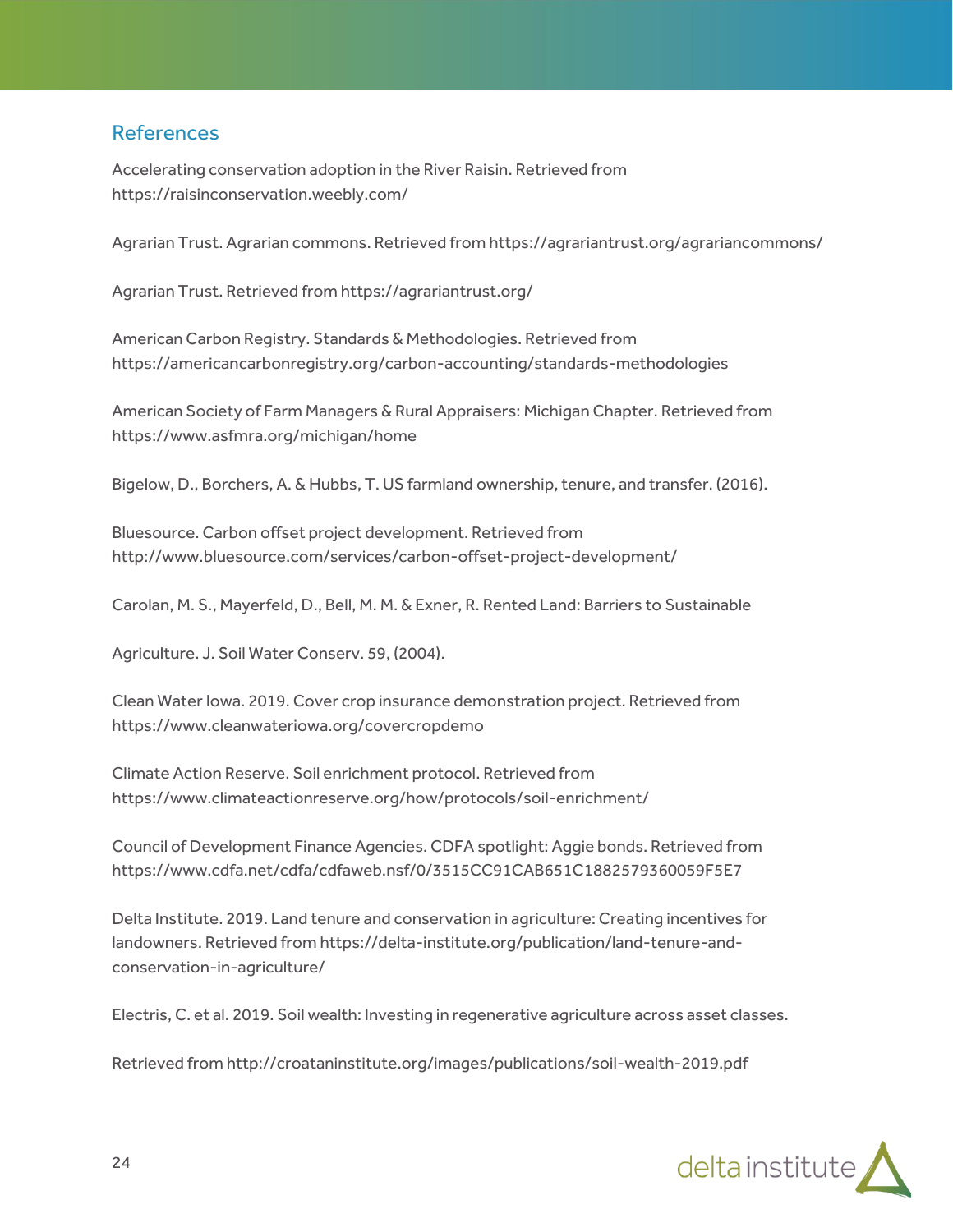Farmland LP. Retrieved from https://www.farmlandlp.com/

Fraser, E. Land tenure and agricultural management: Soil conservation on rented and owned fields in southwest British Columbia. Agricultural and Human Values 21, 73–79 (2004).

Frerichs, M.W. Ag Invest. Retrieved from https://illinoistreasurer.gov/Invest\_in\_Illinois/Ag\_Invest

Hamilton, A. V., Mortensen, D. A. & Allen, M. K. The state of the cover crop nation and how to set realistic future goals for the popular conservation practice. J. Soil Water Conserv. 72, 111A–115A (2017)

Illinois Department of Agriculture. 2020. Fall covers for spring savings: Cover crop premium discount program. Retrieved from https://www2.illinois.gov/sites/agr/Resources/LandWater/Pages/Cover-Crops-Premium-Discount-Program.aspx

Illinois Department of Agriculture. Cover crop premium discount program. Retrieved from https://agr.state.il.us/blwr/FY20\_CoverCrop/Fall%20Cover%20for%20Spring%20Savings%20A pplication.pdf

Iroquois Valley Farmland REIT. Retrieved from https://iroquoisvalley.com/

Janiec, C. Agri Investor. 2018. Agriculture draws most investors among impact sectors. Retrieved from https://www.agriinvestor.com/agriculture-draws-investors-among-impact-sectors/

Karthik Nadella, Brady Deaton, Chad Lawley, Alfons Weersink. Do farmers treat rented land differently than the land they own? A fixed effects model of farmer's decision to adopt conservation practices on owned and rented land. (2014).

Knowler, D. & Bradshaw, B. Farmers' adoption of conservation agriculture: A review and synthesis of recent research. Food Policy 32, 25–48 (2007).

Meredith J. Soule, Abebayehu Tegene, and Keith D. Wiebe. Land Tenure and the Adoption of Conservation Practices. American Journal of Agricultural Economics 82, 993–1005 (2000).

Ranjan, P. et al. Understanding barriers and opportunities for adoption of conservation practices on rented farmland in the US. Land use policy 80, 214–223 (2019).

Sklenicka, P. et al. Owner or tenant: Who adopts better soil conservation practices? Land use policy 47, 253–261 (2015).